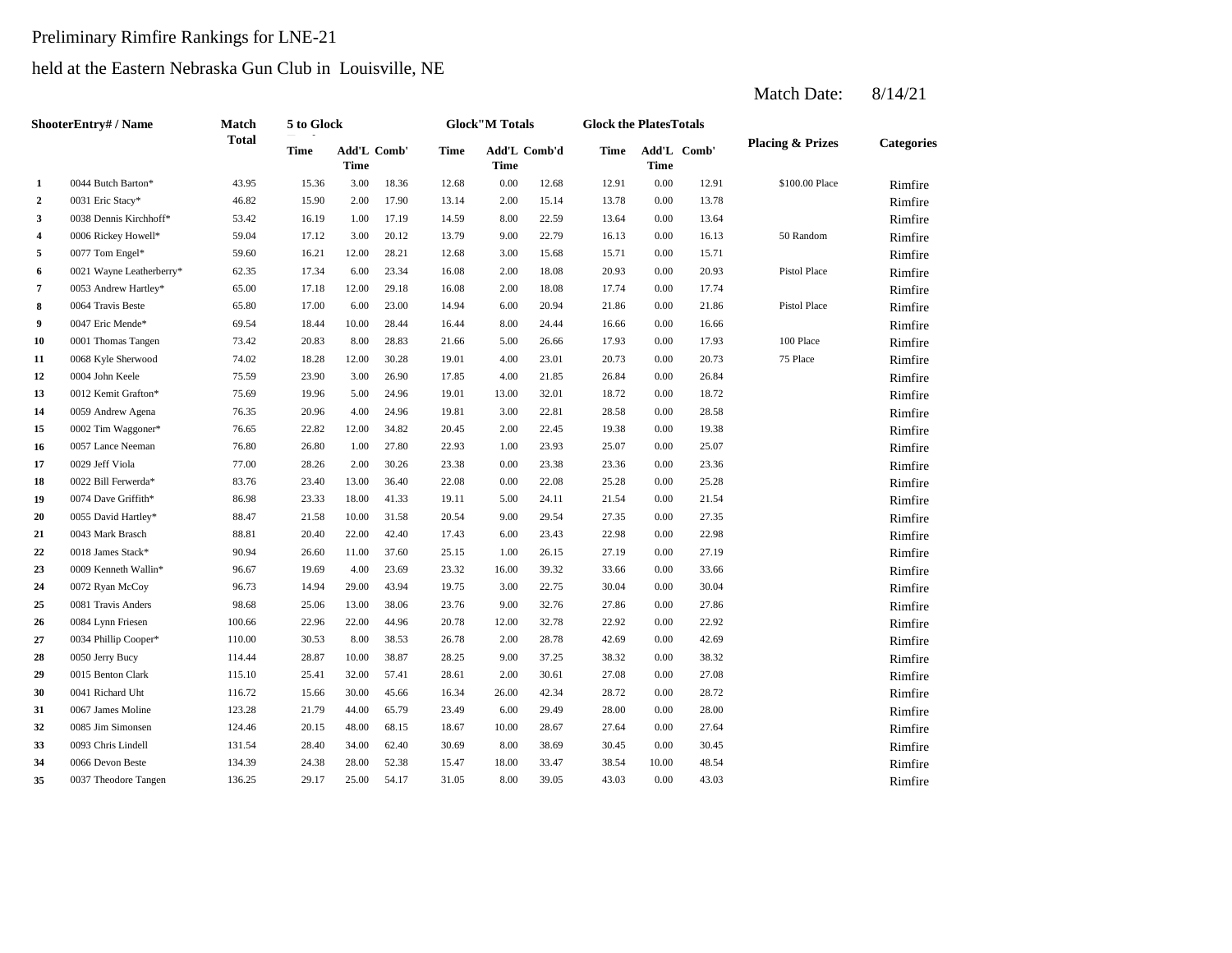|    | <b>ShooterEntry#/Name</b> | <b>Match</b> | 5 to Glock |                            |       |       | <b>Glock</b> "M Totals      |       | <b>Glock the Plates Totals</b> |                     |       |                             |            |
|----|---------------------------|--------------|------------|----------------------------|-------|-------|-----------------------------|-------|--------------------------------|---------------------|-------|-----------------------------|------------|
|    |                           | <b>Total</b> | Time       | <b>Add'L Comb'</b><br>Time |       | Time  | <b>Add'L Comb'd</b><br>Time |       | Time                           | Add'L Comb'<br>Time |       | <b>Placing &amp; Prizes</b> | Categories |
| 36 | 0052 Andrew Mende         | 147.79       | 21.01      | 48.00                      | 69.01 | 16.26 | 17.00                       | 33.26 | 25.52                          | 20.00               | 45.52 |                             | Rimfire    |
| 37 | 0061 Conner Brasch        | 147.92       | 37.19      | 26.00                      | 63.19 | 38.72 | 8.00                        | 46.72 | 38.01                          | 0.00                | 38.01 |                             | Rimfire    |
| 38 | 0089 Kenneth Durant       | 159.95       | 22.50      | 46.00                      | 68.50 | 22.37 | 34.00                       | 56.37 | 35.08                          | 0.00                | 35.08 |                             | Rimfire    |
| 39 | 0095 Jon Lindell          | 184.92       | 21.81      | 46.00                      | 67.81 | 34.08 | 24.00                       | 58.08 | 39.03                          | 20.00               | 59.03 |                             | Rimfire    |
| 40 | 0083 John Knoell          | 190.16       | 21.2       | 48.00                      | 69.21 | 18.26 | 25.00                       | 43.26 | 37.69                          | 40.00               | 77.69 |                             | Rimfire    |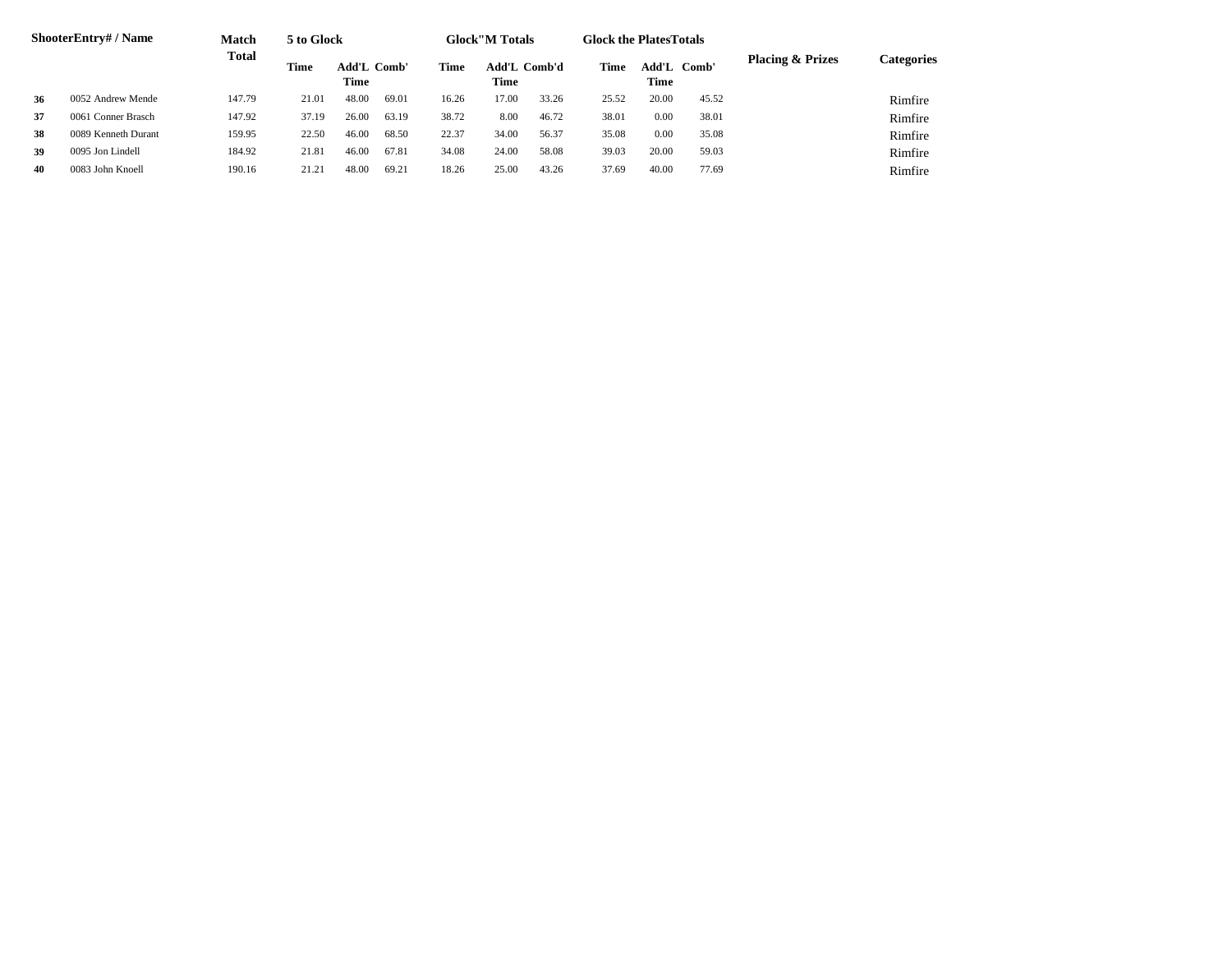#### Preliminary GLOCK Girl Rankings for LNE-21

#### held at the Eastern Nebraska Gun Club in Louisville, NE

|   | <b>ShooterEntry#/Name</b> | <b>Match</b> | 5 to Glock |                     |       |       | <b>Glock</b> "M Totals |       | <b>Glock the Plates Totals</b> |                            |       |                             |
|---|---------------------------|--------------|------------|---------------------|-------|-------|------------------------|-------|--------------------------------|----------------------------|-------|-----------------------------|
|   |                           | <b>Total</b> | Time       | Add'L Comb'<br>Time |       | Time  | Add'L Comb'd<br>Time   |       | Time                           | Add'L Comb'<br><b>Time</b> |       | <b>Placing &amp; Prizes</b> |
|   | 0024 Koleen Hansen        | 84.00        | 25.06      | 13.00               | 38.06 | 22.57 | 1.00                   | 23.57 | 22.37                          | 0.00                       | 22.37 | 100 Place                   |
| 2 | 0078 Sandy Engel          | 112.88       | 27.32      | 16.00               | 43.32 | 22.83 | 11.00                  | 33.83 | 35.73                          | 0.00                       | 35.73 | <b>Etool Place</b>          |
|   | 0040 Lisa Kirchhoff       | 153.26       | 35.41      | 12.00               | 47.41 | 37.56 | 10.00                  | 47.56 | 38.29                          | 20.00                      | 58.29 | Knife Place                 |
| 4 | 0046 Viann Elliott        | 232.80       | 38.50      | 45.00               | 83.50 | 46.99 | 32.00                  | 78.99 | 60.31                          | 10.00                      | 70.31 |                             |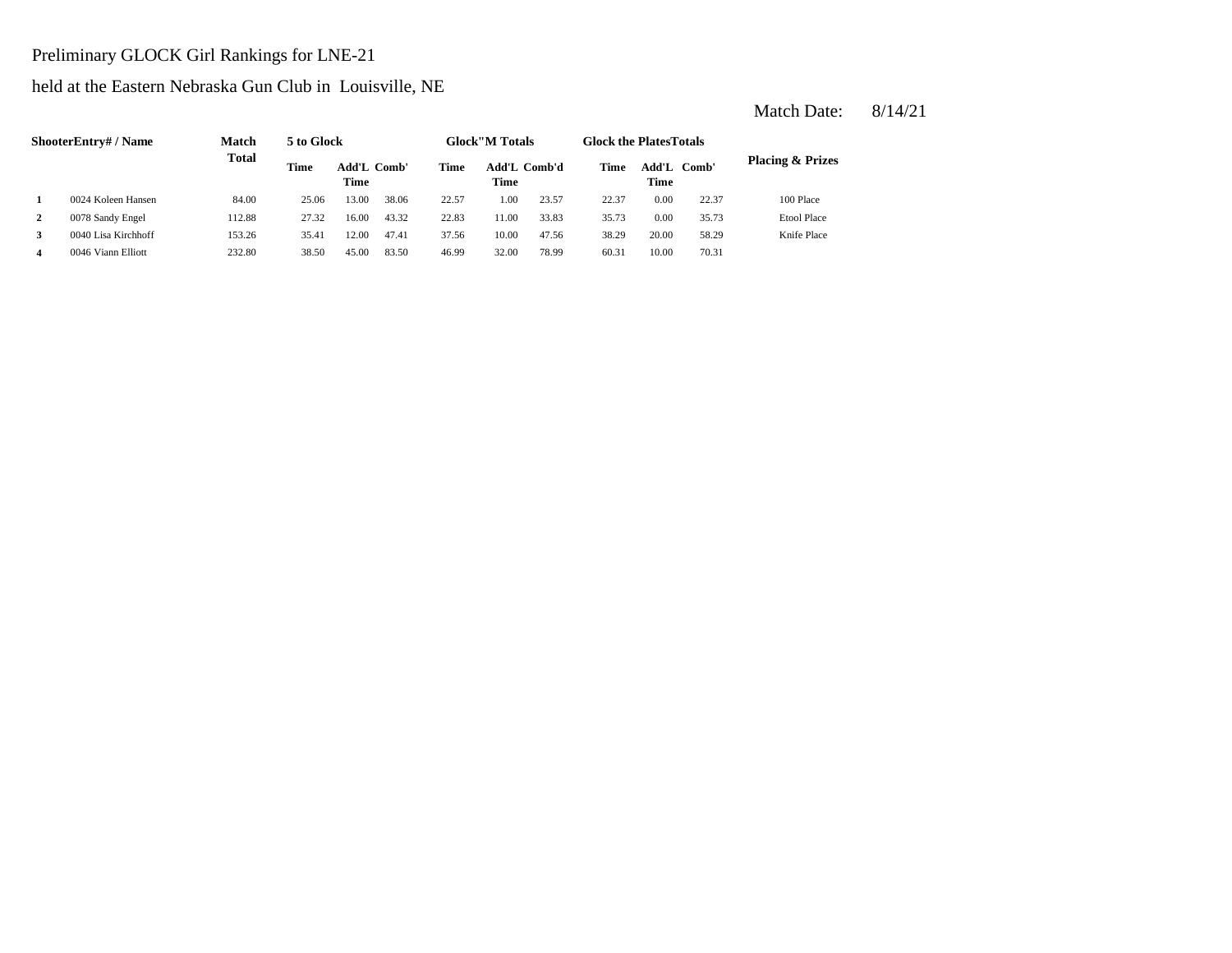#### Preliminary Pocket GLOCK Rankings for LNE-21

#### held at the Eastern Nebraska Gun Club in Louisville, NE

|    | ShooterEntry#/Name         | <b>Match</b> | 5 to Glock  |                            |       |             | <b>Glock</b> "M Totals      |       | <b>Glock the PlatesTotals</b> |             |             |                             |
|----|----------------------------|--------------|-------------|----------------------------|-------|-------------|-----------------------------|-------|-------------------------------|-------------|-------------|-----------------------------|
|    |                            | <b>Total</b> | <b>Time</b> | Add'L Comb'<br><b>Time</b> |       | <b>Time</b> | Add'L Comb'd<br><b>Time</b> |       | <b>Time</b>                   | <b>Time</b> | Add'L Comb' | <b>Placing &amp; Prizes</b> |
| 1  | 0032 Eric Stacy*           | 39.49        | 12.07       | 2.00                       | 14.07 | 10.08       | 0.00                        | 10.08 | 15.34                         | 0.00        | 15.34       | <b>Pistol Place</b>         |
| 2  | 0039 Dennis Kirchhoff*     | 43.37        | 12.51       | 0.00                       | 12.51 | 11.18       | 0.00                        | 11.18 | 19.68                         | 0.00        | 19.68       | 100 Place                   |
| 3  | 0048 Eric Mende*           | 49.59        | 12.70       | 1.00                       | 13.70 | 13.48       | 4.00                        | 17.48 | 18.41                         | 0.00        | 18.41       |                             |
| 4  | 0007 Rickey Howell*        | 54.18        | 14.36       | 4.00                       | 18.36 | 11.75       | 1.00                        | 12.75 | 23.07                         | 0.00        | 23.07       |                             |
| 5  | 0063 Christopher Westover* | 56.43        | 10.32       | 6.00                       | 16.32 | 12.68       | 3.00                        | 15.68 | 14.43                         | 10.00       | 24.43       | 2 year membership rea       |
| 6  | 0054 Andrew Hartley*       | 57.27        | 10.42       | 4.00                       | 14.42 | 12.40       | 7.00                        | 19.40 | 23.45                         | 0.00        | 23.45       |                             |
| 7  | 0013 Kemit Grafton*        | 62.44        | 14.41       | 10.00                      | 24.41 | 13.70       | 3.00                        | 16.70 | 21.33                         | 0.00        | 21.33       | 50 Random                   |
| 8  | 0023 Bill Ferwerda*        | 66.29        | 15.22       | 5.00                       | 20.22 | 15.88       | 7.00                        | 22.88 | 23.19                         | 0.00        | 23.19       | 2 year membership rea       |
| 9  | 0045 Butch Barton*         | 70.90        | 12.03       | 6.00                       | 18.03 | 10.77       | 3.00                        | 13.77 | 19.10                         | 20.00       | 39.10       |                             |
| 10 | 0062 Ronald Miller         | 71.06        | 17.14       | 1.00                       | 18.14 | 15.78       | 3.00                        | 18.78 | 24.14                         | 10.00       | 34.14       | 100 Place                   |
| 11 | 0010 Kenneth Wallin*       | 75.02        | 14.50       | 5.00                       | 19.50 | 16.26       | 3.00                        | 19.26 | 26.26                         | 10.00       | 36.26       |                             |
| 12 | 0087 Chris Zeeb*           | 77.30        | 12.13       | 8.00                       | 20.13 | 12.02       | 5.00                        | 17.02 | 20.15                         | 20.00       | 40.15       |                             |
| 13 | 0060 Andrew Agena          | 83.89        | 14.56       | 7.00                       | 21.56 | 13.36       | 3.00                        | 16.36 | 25.97                         | 20.00       | 45.97       | <b>Etool Place</b>          |
| 14 | 0016 Benton Clark          | 92.00        | 18.34       | 15.00                      | 33.34 | 18.30       | 10.00                       | 28.30 | 30.36                         | 0.00        | 30.36       | Knife Place                 |
| 15 | 0082 Travis Anders         | 97.47        | 17.28       | 5.00                       | 22.28 | 16.54       | 0.00                        | 16.54 | 28.65                         | 30.00       | 58.65       |                             |
| 16 | 0035 Phillip Cooper*       | 102.84       | 24.56       | 16.00                      | 40.56 | 19.54       | 1.00                        | 20.54 | 41.74                         | 0.00        | 41.74       |                             |
| 17 | 0019 James Stack*          | 106.12       | 18.75       | 3.00                       | 21.75 | 17.17       | 6.00                        | 23.17 | 31.20                         | 30.00       | 61.20       |                             |
| 18 | 0086 Cruze Lauer*          | 106.13       | 10.81       | 0.00                       | 10.81 | 20.27       | 1.00                        | 21.27 | 24.05                         | 50.00       | 74.05       |                             |
| 19 | 0026 Gerard Hansen*        | 111.09       | 13.78       | 6.00                       | 19.78 | 14.88       | 1.00                        | 15.88 | 45.43                         | 30.00       | 75.43       |                             |
| 20 | 0075 Dave Griffith*        | 120.37       | 15.14       | 8.00                       | 23.14 | 12.64       | 10.00                       | 22.64 | 24.59                         | 50.00       | 74.59       |                             |
| 21 | 0094 Chris Lindell         | 121.32       | 20.74       | 6.00                       | 26.74 | 23.69       | 4.00                        | 27.69 | 36.89                         | 30.00       | 66.89       |                             |
| 22 | 0069 Steve Greenwood       | 124.70       | 16.92       | 15.00                      | 31.92 | 18.47       | 23.00                       | 41.47 | 31.31                         | 20.00       | 51.31       |                             |
| 23 | 0065 Travis Beste          | 137.94       | 20.53       | 4.00                       | 24.53 | 14.59       | 3.00                        | 17.59 | 25.82                         | 70.00       | 95.82       |                             |
| 24 | 0070 Mark Willoughby       | 153.55       | 18.19       | 12.00                      | 30.19 | 19.80       | 13.00                       | 32.80 | 40.56                         | 50.00       | 90.56       |                             |
| 25 | 0058 Lance Neeman          | 161.43       | 16.90       | 11.00                      | 27.90 | 16.43       | 5.00                        | 21.43 | 32.10                         | 80.00       | 112.10      |                             |
| 26 | 0005 David McGath          | 163.07       | 30.09       | 15.00                      | 45.09 | 27.94       | 3.00                        | 30.94 | 67.04                         | 20.00       | 87.04       |                             |
| 27 | 0051 Jerry Bucy            | 226.95       | 15.50       | 9.00                       | 24.50 | 19.42       | 8.00                        | 27.42 | 35.03                         | 140.00      | 175.03      |                             |
| 28 | 0096 Jon Lindell           | 281.57       | 12.22       | 13.00                      | 25.22 | 63.76       | 11.00                       | 74.76 | 31.59                         | 150.00      | 181.59      |                             |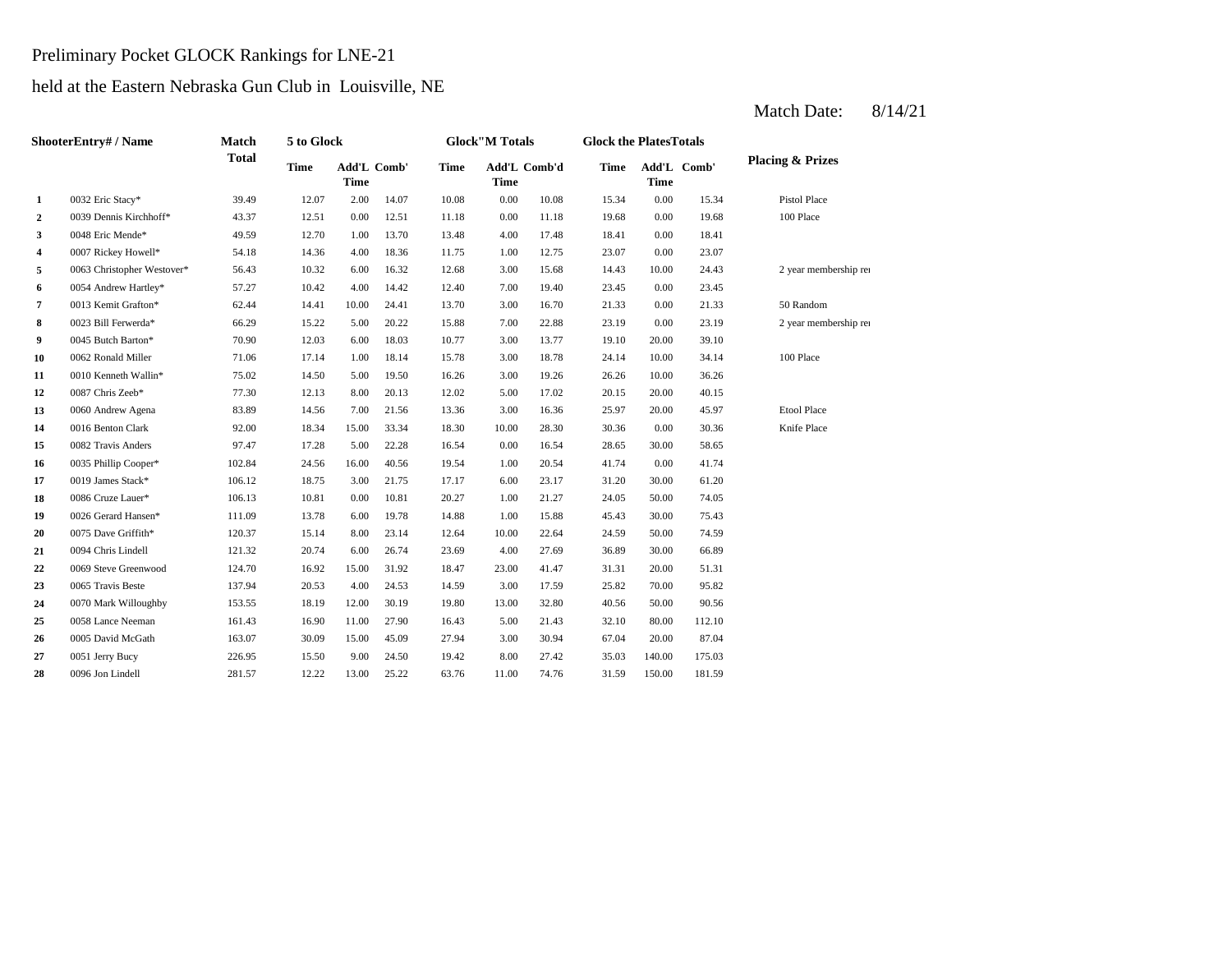#### Preliminary GLOCK MOS Rankings for LNE-21

#### held at the Eastern Nebraska Gun Club in Louisville, NE

#### **2** 0008 Rickey Howell\* 53.65 17.66 5.00 22.66 15.20 1.00 16.20 14.79 0.00 **3** 0.049 Eric Mende\* 55.34 20.38 3.00 23.38 18.14 0.00 18.14 13.82 0.00 **4** 0079 Robert Perez 62.22 19.68 4.00 23.68 18.63 1.00 19.63 18.91 0.00 18.91 **5** 3.00 **31.42** 3.00 20.48 **66.11 20.21** 4.00 **24.21 18.42** 3.00 **21.42 20.48** 3.00 **20.48 6** 0014 Kemit Grafton\* 70.79 18.65 20.00 38.65 17.24 2.00 19.24 12.90 0.00 12.90 **7** 1.00 21.43 0071 Jonathan McDermott 73.86 21.98 10.00 31.98 19.45 **8** 0.025 Koleen Hansen 80.52 25.96 9.00 34.96 23.77 0.00 23.77 21.79 **9** 0.00 **9** 0.00 **24.20** 20.60 **10** 0011 Kenneth Wallin\* 85.16 23.61 6.00 29.61 23.57 7.00 30.57 24.98 **11** 0030 Jeff Viola **85.82** 31.38 3.00 34.38 30.51 1.00 31.51 19.93 0.00 **12** 0003 Tim Waggoner\* 88.61 29.51 6.00 35.51 25.04 8.00 33.04 20.06 0.00 20.06 **13** 0088 Bob McKelvey **93.33** 21.32 12.00 33.32 22.04 13.00 35.04 24.97 **14** 0020 James Stack\* 95.03 28.77 9.00 37.77 26.22 1.00 27.22 30.04 **15** 18.00 23.38 0056 David Hartley\* 96.95 25.92 10.00 35.92 19.65 37.65 0.00 **16** 0092 Chris Zeeb\* 98.92 16.19 24.00 40.19 15.20 11.00 26.20 22.53 10.00 32.53 **17** 105.66 30.17 19.00 49.17 24.73 10.00 34.73 21.76 **18** 0017 Benton Clark 107.48 28.19 25.00 53.19 26.98 4.00 30.98 23.31 **19** 2.00 **Example 110.11** 23.73 22.00 27.57 2.00 27.57 2.6.81 2.00 **20** 4.00 34.02 0076 Richard Uht 129.24 18.17 16.00 34.17 17.05 21.05 40.00 74.02 **21** 14.00 37.28 0042 Terrence Begley 132.99 28.32 20.00 48.32 23.39 37.39 10.00 47.28 **22** 0080 Michelle Zahn 169.28 36.39 31.00 67.39 42.74 11.00 53.74 48.15 **23** 0073 Ryan McCoy 190.81 190.81 19.01 56.00 75.01 26.82 46.00 72.82 32.98 10.00 42.98 53.74 0.00 48.15 50 Random 26.81 0.00 23.31 34.73 0.00 21.76 23.38 0.00 30.04 35.04 0.00 24.97 19.93 0.00 24.98  $24.20$   $20.60$   $0.00$   $20.60$ 23.77 21.79 0.00 21.79 Knife Place 20.45 0.00 21.43 Etool Place Pistol Place 100 Place 13.82 14.79 Pistol Random 12.15 50 Random 20.10 15.23 1.00 16.23 12.15 0.00 **Add'L Time Comb'd Time Add'L Comb' Placing & Prizes Time Add'L Time 1** 0033 Eric Stacy\* 48.48 18.10 2.00 **ShooterEntry# / Name Match Total 5 to Glock Time Glock"M Totals Glock the PlatesTotals Time** Add'L Comb' **Time**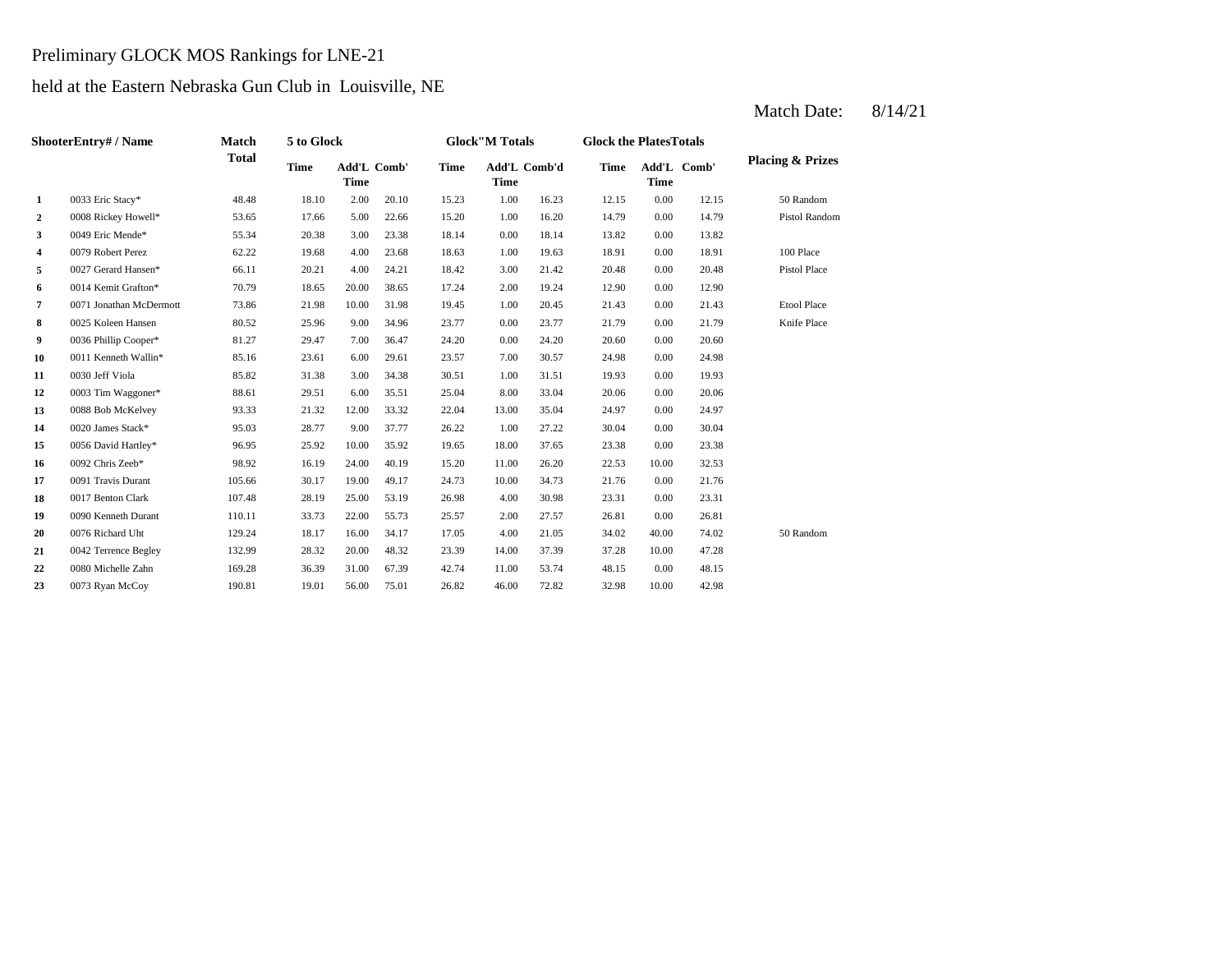Match Date:

**The following scores have not been included in the above results due to administrative issues or scoring errors Please call the GSSF office (770) 437-4718 as soon as possible for further clarification. Thank you.**

**Shooters who did not finish the match...**

**Shooters who did not show**

**0**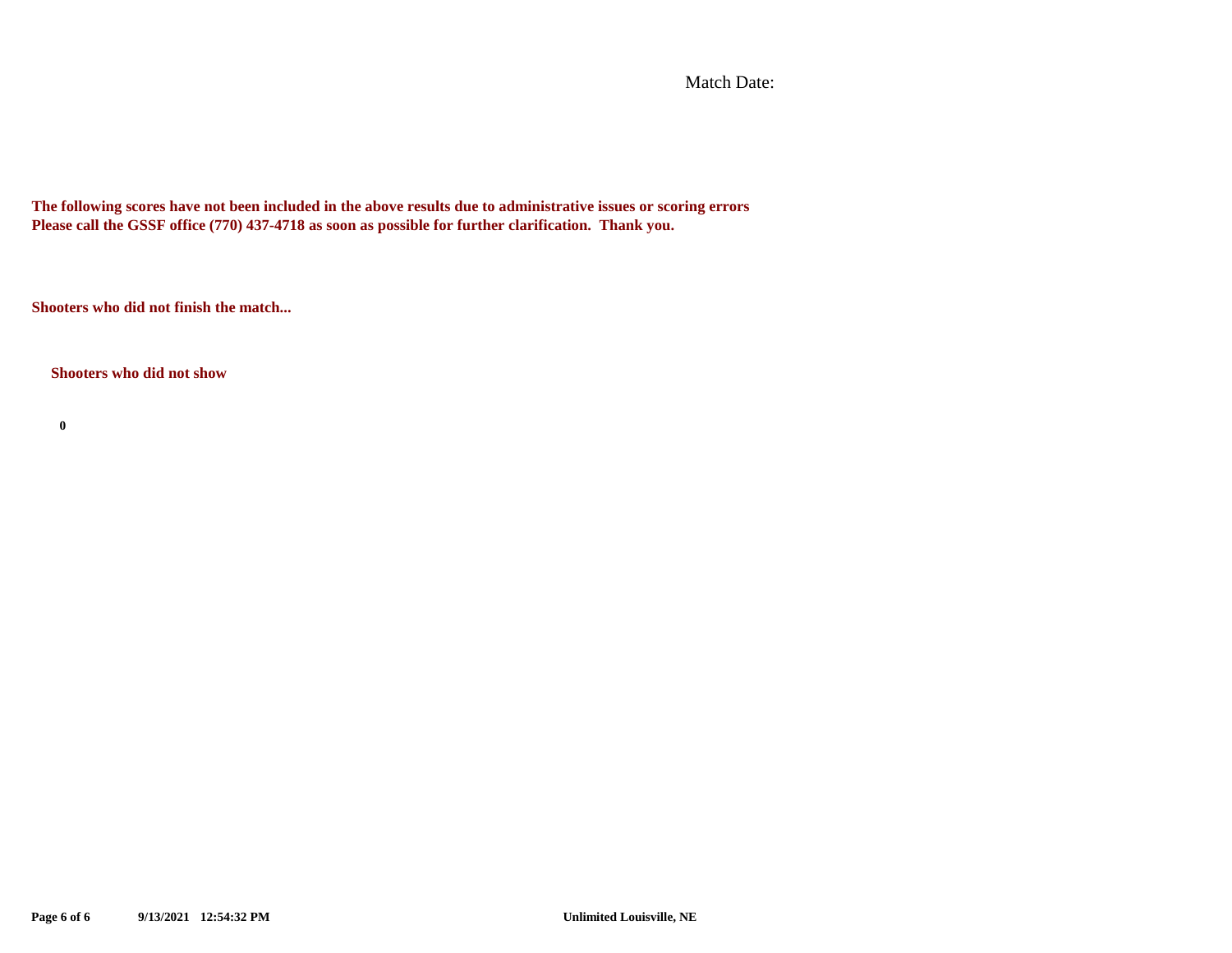### Final Civilian Rankings for the Eastern Nebraska GLOCK Classic VI

|                         | ShooterEntry# / Name    | Match        | 5 to Glock Totals |             |              |       | <b>Glock"M Totals</b>       |       | <b>Glock the PlatesTotals</b> |             |              |                             |                            |
|-------------------------|-------------------------|--------------|-------------------|-------------|--------------|-------|-----------------------------|-------|-------------------------------|-------------|--------------|-----------------------------|----------------------------|
|                         |                         | <b>Total</b> | Time              | <b>Time</b> | Add'L Comb'd | Time  | Add'L Comb'd<br><b>Time</b> |       | Time                          | <b>Time</b> | Add'L Comb'd | <b>Placing &amp; Prizes</b> | <b>Categories</b>          |
| 1                       | 0059 Koleen Hansen      | 74.22        | 24.57             | 6.00        | 30.57        | 22.62 | 2.00                        | 24.62 | 19.03                         | 0.00        | 19.03        | 1 Pistol Place              | Adult Female, Super Senior |
| -1                      |                         | 74.22        | 24.57             | 6.00        | 30.57        | 22.62 | 2.00                        | 24.62 | 19.03                         | $0.00\,$    | 19.03        | 75 Adult Female             | Adult Female, Super Senior |
| 1                       |                         | 74.22        | 24.57             | 6.00        | 30.57        | 22.62 | 2.00                        | 24.62 | 19.03                         | 0.00        | 19.03        | 75 Super Senior             | Adult Female, Super Senior |
| $\overline{2}$          | 0105 Andrew Agena       | 79.00        | 24.49             | 9.00        | 33.49        | 19.71 | 5.00                        | 24.71 | 20.80                         | 0.00        | 20.80        | 2 100 Place                 |                            |
| 3                       | 0122 William Steen      | 81.61        | 24.55             | 10.00       | 34.55        | 25.28 | 2.00                        | 27.28 | 19.78                         | 0.00        | 19.78        | 3 75 Place                  |                            |
| $\overline{\mathbf{4}}$ | 0107 Ronald Miller      | 82.54        | 23.57             | 7.00        | 30.57        | 19.73 | 7.00                        | 26.73 | 25.24                         | $0.00\,$    | 25.24        |                             | Super Senior               |
| 5                       | 0100 Lance Neeman       | 82.98        | 26.32             | 8.00        | 34.32        | 23.14 | 3.00                        | 26.14 | 22.52                         | $0.00\,$    | 22.52        | 75 Senior                   | Senior                     |
| 6                       | 0136 Jonathan McDermott | 85.28        | 18.12             | 14.00       | 32.12        | 18.94 | 8.00                        | 26.94 | 26.22                         | 0.00        | 26.22        |                             |                            |
| $\overline{7}$          | 0162 Dave Niehus        | 100.65       | 27.62             | 4.00        | 31.62        | 23.51 | 5.00                        | 28.51 | 30.52                         | 10.00       | 40.52        |                             | Senior                     |
| 8                       | 0003 Thomas Tangen      | 101.03       | 25.53             | 25.00       | 50.53        | 22.78 | 4.00                        | 26.78 | 23.72                         | 0.00        | 23.72        |                             | Super Senior               |
| -9                      | 0039 Benton Clark       | 102.19       | 26.65             | 22.00       | 48.65        | 23.83 | 3.00                        | 26.83 | 26.71                         | 0.00        | 26.71        |                             | Senior                     |
| 10                      | 0168 Travis Durant      | 103.18       | 27.84             | 17.00       | 44.84        | 25.71 | 2.00                        | 27.71 | 30.63                         | 0.00        | 30.63        |                             |                            |
| 11                      | 0129 Steve Greenwood    | 104.43       | 24.55             | 22.00       | 46.55        | 23.55 | 9.00                        | 32.55 | 25.33                         | 0.00        | 25.33        |                             | Senior                     |
| 12                      | 0102 David Stalder      | 112.00       | 22.46             | 6.00        | 28.46        | 15.98 | 11.00                       | 26.98 | 26.56                         | 30.00       | 56.56        |                             |                            |
| 13                      | 0134 John Molgaard      | 113.39       | 22.47             | 29.00       | 51.47        | 20.32 | 16.00                       | 36.32 | 25.60                         | 0.00        | 25.60        | 50 Random                   |                            |
| 14                      | 0127 Kyle Sherwood      | 118.06       | 22.46             | 31.00       | 53.46        | 21.97 | 18.00                       | 39.97 | 24.63                         | $0.00\,$    | 24.63        |                             |                            |
| 15                      | 0081 Terrence Begley    | 121.46       | 32.03             | 21.00       | 53.03        | 25.71 | 4.00                        | 29.71 | 38.72                         | 0.00        | 38.72        |                             | Senior                     |
| 16                      | 0115 Travis Beste       | 121.97       | 22.58             | 11.00       | 33.58        | 16.93 | 5.00                        | 21.93 | 36.46                         | 30.00       | 66.46        |                             |                            |
| 17                      | 0117 Devon Beste        | 126.85       | 18.33             | 42.00       | 60.33        | 18.92 | 13.00                       | 31.92 | 34.60                         | 0.00        | 34.60        |                             |                            |
| 18                      | 0004 David Redenbaugh   | 129.12       | 31.85             | 16.00       | 47.85        | 28.73 | 5.00                        | 33.73 | 47.54                         | 0.00        | 47.54        |                             |                            |
| 19                      | 0132 Mark Willoughby    | 129.42       | 26.33             | 36.00       | 62.33        | 25.57 | 11.00                       | 36.57 | 30.52                         | $0.00\,$    | 30.52        |                             | Super Senior               |
| 20                      | 0141 Jesse Mofle        | 131.87       | 29.21             | 39.00       | 68.21        | 23.48 | 11.00                       | 34.48 | 29.18                         | $0.00\,$    | 29.18        |                             |                            |
| 21                      | 0157 Lynn Friesen       | 134.97       | 26.79             | 48.00       | 74.79        | 23.56 | 6.00                        | 29.56 | 30.62                         | $0.00\,$    | 30.62        |                             |                            |
| 22                      | 0144 Keith Benoit       | 135.36       | 33.68             | 27.00       | 60.68        | 29.47 | 10.00                       | 39.47 | 35.21                         | $0.00\,$    | 35.21        |                             | Super Senior               |
| 23                      | 0171 Chris Lindell      | 136.74       | 33.19             | 15.00       | 48.19        | 53.34 | 9.00                        | 62.34 | 26.21                         | $0.00\,$    | 26.21        |                             |                            |
| 24                      | 0090 Jerry Bucy         | 142.66       | 27.98             | 18.00       | 45.98        | 31.02 | 13.00                       | 44.02 | 52.66                         | 0.00        | 52.66        | 50 Random                   | Super Senior               |
| 25                      | 0019 Jerry Towers       | 147.94       | 28.48             | 40.00       | 68.48        | 25.53 | 15.00                       | 40.53 | 38.93                         | 0.00        | 38.93        |                             | Senior                     |
| 26                      | 0173 Jon Lindell        | 151.04       | 21.98             | 49.00       | 70.98        | 26.64 | 18.00                       | 44.64 | 35.42                         | 0.00        | 35.42        | 75 Junior Male              | Junior Male                |
| 27                      | 0022 David McGath       | 154.06       | 41.82             | 12.00       | 53.82        | 43.59 | 10.00                       | 53.59 | 46.65                         | $0.00\,$    | 46.65        |                             | Super Senior               |
| 28                      | 0167 Kenneth Durant     | 154.08       | 24.54             | 31.00       | 55.54        | 22.17 | 19.00                       | 41.17 | 37.37                         | 20.00       | 57.37        |                             | Senior                     |
| 29                      | 0106 Conner Brasch      | 168.45       | 45.94             | 18.00       | 63.94        | 38.19 | 12.00                       | 50.19 | 54.32                         | 0.00        | 54.32        |                             | Junior Male                |
| 30                      | 0079 Richard Uht        | 170.90       | 17.30             | 29.00       | 46.30        | 15.94 | 21.00                       | 36.94 | 37.66                         | 50.00       | 87.66        |                             |                            |
| 31                      | 0086 Viann Elliott      | 188.50       | 39.36             | 41.00       | 80.36        | 42.92 | 18.00                       | 60.92 | 47.22                         | 0.00        | 47.22        | 50 Random                   | Adult Female, Super Senior |
| 32                      | 0001 Vance Munson       | 200.51       | 45.57             | 30.00       | 75.57        | 46.64 | 9.00                        | 55.64 | 59.30                         | 10.00       | 69.30        | 4 Pistol Membership Promo   | Senior                     |
| 33                      | 0011 Jon Dixon          | 202.08       | 25.19             | 17.00       | 42.19        | 21.71 | 34.00                       | 55.71 | 44.18                         | 60.00       | 104.18       |                             | Senior                     |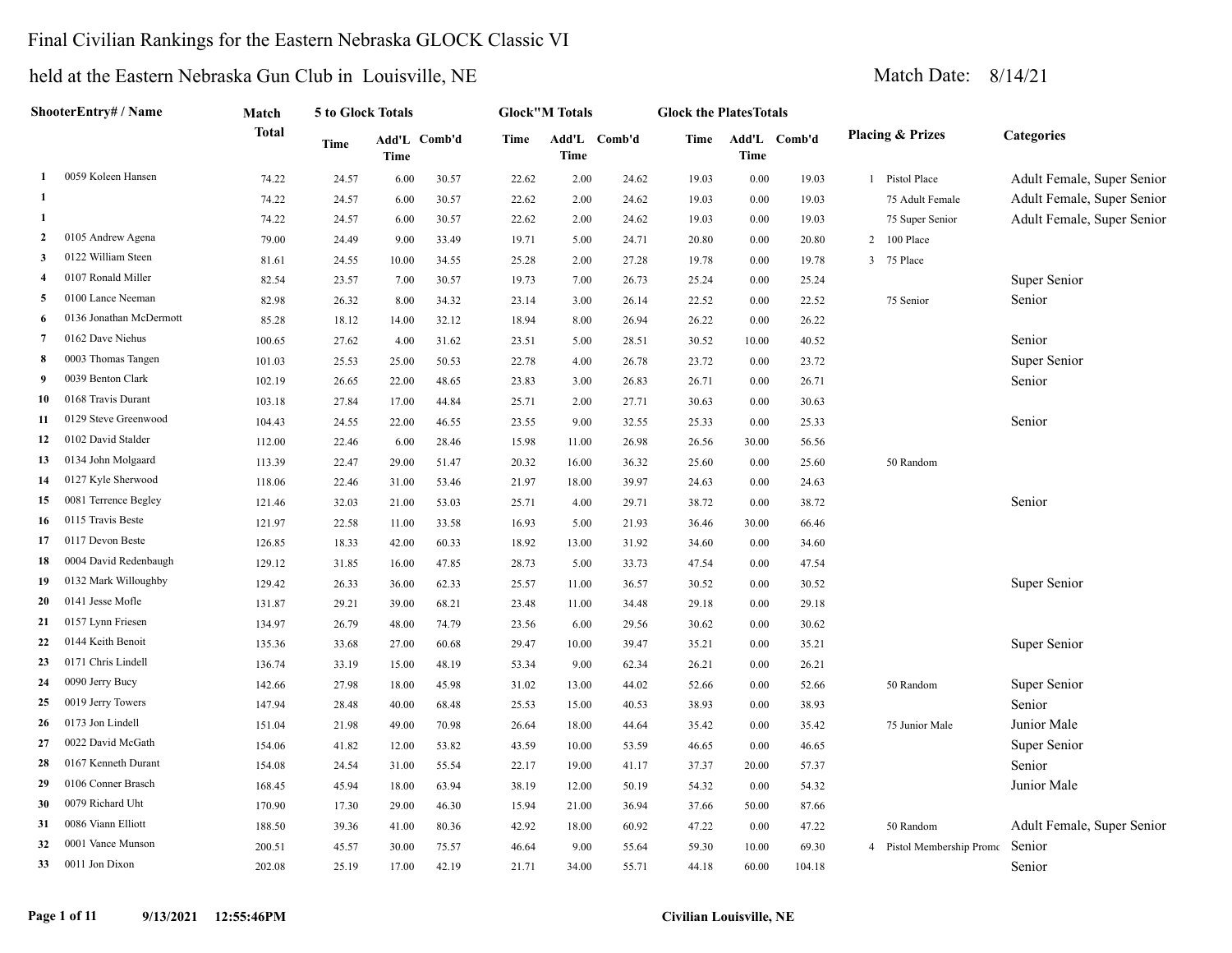|    | ShooterEntry# / Name     | <b>Match</b> | 5 to Glock Totals |                      |        |       | <b>Glock</b> "M Totals |        | <b>Glock the PlatesTotals</b> |               |        |                             |                            |  |
|----|--------------------------|--------------|-------------------|----------------------|--------|-------|------------------------|--------|-------------------------------|---------------|--------|-----------------------------|----------------------------|--|
|    |                          | Total        | Time              | Add'L Comb'd<br>Time |        | Time  | Add'I.<br>Time         | Comb'd | Time                          | Add'L<br>Time | Comb'd | <b>Placing &amp; Prizes</b> | Categories                 |  |
| 34 | 0005 Robert Dixon        | 202.97       | 24.00             | 22.00                | 46.00  | 15.90 | 15.00                  | 30.90  | 66.07                         | 60.00         | 126.07 |                             | Senior                     |  |
|    | 35 0156 John Knoell      | 292.02       | 19.05             | 135.00               | 154.05 | 17.94 | 43.00                  | 60.94  | 37.03                         | 40.00         | 77.03  |                             |                            |  |
|    | 36 0002 Georgette Munson | 705.93       | 74.75             | 272.00               | 346.75 | 75.80 | 36.00                  | 111.80 | 177.38                        | 70.00         | 247.38 |                             | Adult Female, Super Senior |  |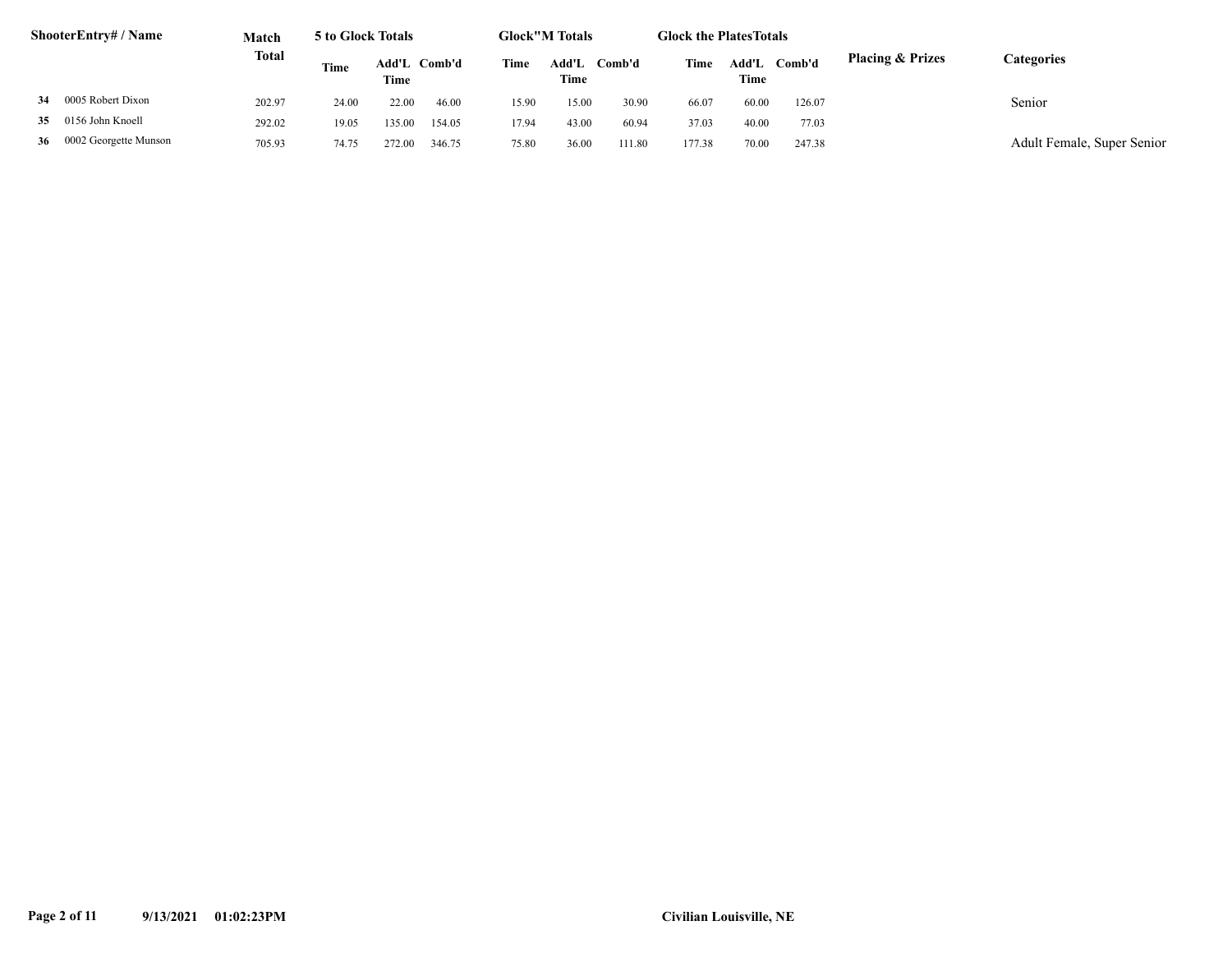### Final Competition Rankings for the Eastern Nebraska GLOCK Classic VI

|                | ShooterEntry# / Name   | Match  | 5 to Glock Totals |       |              |       | <b>Glock"M Totals</b> |              | <b>Glock the PlatesTotals</b> |             |              |              |                             |
|----------------|------------------------|--------|-------------------|-------|--------------|-------|-----------------------|--------------|-------------------------------|-------------|--------------|--------------|-----------------------------|
|                |                        | Total  | Time              | Time  | Add'L Comb'd | Time  | Time                  | Add'L Comb'd | <b>Time</b>                   | <b>Time</b> | Add'L Comb'd |              | <b>Placing &amp; Prizes</b> |
| 1              | 0083 Butch Barton*     | 43.10  | 17.02             | 1.00  | 18.02        | 14.25 | 0.00                  | 14.25        | 10.83                         | 0.00        | 10.83        | $\mathbf{1}$ | Pistol MatchMeister         |
| $\overline{2}$ | 0053 Lane Larimer*     | 43.34  | 14.79             | 4.00  | 18.79        | 12.62 | 1.00                  | 13.62        | 10.93                         | 0.00        | 10.93        |              |                             |
| 3              | 0063 Bryan Dover*      | 47.36  | 15.60             | 3.00  | 18.60        | 13.37 | 3.00                  | 16.37        | 12.39                         | 0.00        | 12.39        | 1            | Pistol Place                |
| 4              | 0073 Dennis Kirchhoff* | 52.55  | 17.44             | 5.00  | 22.44        | 14.91 | 1.00                  | 15.91        | 14.20                         | 0.00        | 14.20        |              |                             |
| 5              | 0026 Rickey Howell*    | 54.56  | 20.33             | 2.00  | 22.33        | 14.85 | 3.00                  | 17.85        | 14.38                         | 0.00        | 14.38        |              |                             |
| 6              | 0148 Tom Engel*        | 61.12  | 13.33             | 11.00 | 24.33        | 13.82 | 8.00                  | 21.82        | 14.97                         | 0.00        | 14.97        |              |                             |
| 7              | 0146 Eric Mende*       | 62.02  | 17.76             | 5.00  | 22.76        | 14.76 | 6.00                  | 20.76        | 18.50                         | 0.00        | 18.50        |              |                             |
| 8              | 0051 Jason Vanderweide | 65.44  | 18.02             | 7.00  | 25.02        | 14.06 | 7.00                  | 21.06        | 19.36                         | 0.00        | 19.36        | 1            | Pistol Place                |
| 9              | 0035 Kemit Grafton*    | 68.26  | 21.29             | 5.00  | 26.29        | 19.24 | 0.00                  | 19.24        | 22.73                         | 0.00        | 22.73        |              |                             |
| 10             | 0096 Andrew Hartley*   | 68.29  | 18.21             | 7.00  | 25.21        | 15.77 | 7.00                  | 22.77        | 20.31                         | 0.00        | 20.31        |              |                             |
| 11             | 0021 Bryan Slama       | 68.81  | 17.96             | 11.00 | 28.96        | 16.99 | 1.00                  | 17.99        | 21.86                         | 0.00        | 21.86        |              | 2 75 Place                  |
| 12             | 0016 Tim Waggoner      | 77.72  | 27.68             | 8.00  | 35.68        | 22.45 | 0.00                  | 22.45        | 19.59                         | 0.00        | 19.59        | 3            | Etool Place                 |
| 13             | 0121 James Moline      | 80.20  | 23.17             | 11.00 | 34.17        | 22.35 | 1.00                  | 23.35        | 22.68                         | 0.00        | 22.68        |              |                             |
| 14             | 0031 Kenneth Wallin*   | 83.03  | 21.79             | 11.00 | 32.79        | 21.54 | 3.00                  | 24.54        | 25.70                         | 0.00        | 25.70        |              |                             |
| 15             | 0046 Bill Ferwerda*    | 84.11  | 22.16             | 18.00 | 40.16        | 20.38 | 4.00                  | 24.38        | 19.57                         | 0.00        | 19.57        |              |                             |
| 16             | 0099 David Hartley*    | 84.72  | 22.62             | 9.00  | 31.62        | 19.84 | 9.00                  | 28.84        | 24.26                         | 0.00        | 24.26        |              |                             |
| 17             | 0163 Dave Niehus       | 86.67  | 26.36             | 10.00 | 36.36        | 19.75 | 2.00                  | 21.75        | 28.56                         | 0.00        | 28.56        |              |                             |
| 18             | 0018 John Keele        | 86.95  | 27.40             | 2.00  | 29.40        | 23.55 | 10.00                 | 33.55        | 24.00                         | 0.00        | 24.00        |              |                             |
| 19             | 0082 Mark Brasch       | 88.92  | 25.92             | 20.00 | 45.92        | 19.69 | 2.00                  | 21.69        | 21.31                         | 0.00        | 21.31        |              | 50 Random                   |
| 20             | 0133 Mark Willoughby   | 92.00  | 25.56             | 6.00  | 31.56        | 22.94 | 9.00                  | 31.94        | 28.50                         | 0.00        | 28.50        |              |                             |
| 21             | 0092 Andrew Mende      | 93.15  | 22.07             | 14.00 | 36.07        | 19.74 | 8.00                  | 27.74        | 19.34                         | 10.00       | 29.34        |              |                             |
| 22             | 0120 Josh Moline       | 98.40  | 27.66             | 11.00 | 38.66        | 23.67 | 8.00                  | 31.67        | 28.07                         | 0.00        | 28.07        |              |                             |
| 23             | 0159 Jim Simonsen      | 101.40 | 19.54             | 32.00 | 51.54        | 17.55 | 8.00                  | 25.55        | 24.31                         | 0.00        | 24.31        |              |                             |
| 24             | 0109 Ronald Miller     | 103.20 | 28.82             | 17.00 | 45.82        | 23.55 | 11.00                 | 34.55        | 22.83                         | 0.00        | 22.83        |              |                             |
| 25             | 0153 Travis Anders     | 108.92 | 27.08             | 19.00 | 46.08        | 26.50 | 2.00                  | 28.50        | 34.34                         | 0.00        | 34.34        |              |                             |
| 26             | 0131 Steve Greenwood   | 121.76 | 25.59             | 33.00 | 58.59        | 25.33 | 8.00                  | 33.33        | 29.84                         | 0.00        | 29.84        |              |                             |
| 27             | 0170 Ryan McCoy        | 138.02 | 16.60             | 52.00 | 68.60        | 20.75 | 19.00                 | 39.75        | 29.67                         | 0.00        | 29.67        |              |                             |
| 28             | 0023 David McGath      | 149.58 | 45.96             | 5.00  | 50.96        | 37.41 | 11.00                 | 48.41        | 50.21                         | 0.00        | 50.21        |              |                             |
| 29             | 0118 Devon Beste       | 163.48 | 19.50             | 48.00 | 67.50        | 19.52 | 21.00                 | 40.52        | 35.46                         | 20.00       | 55.46        |              |                             |
| 30             | 0125 Brian Goninan     | 163.59 | 31.46             | 46.00 | 77.46        | 33.45 | 10.00                 | 43.45        | 42.68                         | 0.00        | 42.68        |              |                             |
| 31             | 0116 Travis Beste      | 166.97 | 21.98             | 12.00 | 33.98        | 19.39 | 13.00                 | 32.39        | 40.60                         | 60.00       | 100.60       |              |                             |
| 32             | 0143 Jesse Mofle       | 175.56 | 26.56             | 44.00 | 70.56        | 22.06 | 20.00                 | 42.06        | 32.94                         | 30.00       | 62.94        |              |                             |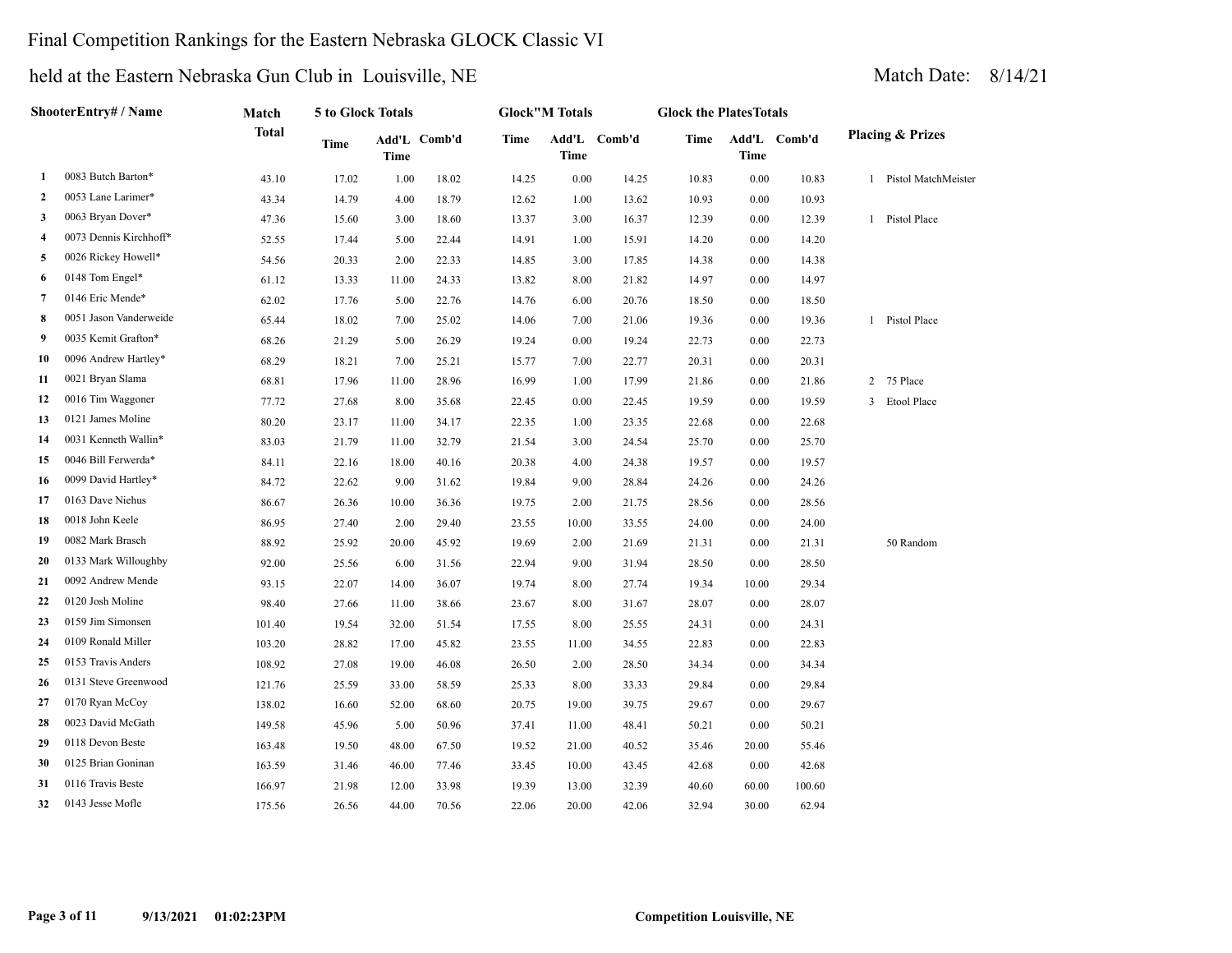### Final Guardian Rankings for the Eastern Nebraska GLOCK Classic VI

|                | ShooterEntry# / Name   | Match        | 5 to Glock Totals |       |              |       | <b>Glock</b> "M Totals |        | <b>Glock the Plates Totals</b> |       |              |                             |              |
|----------------|------------------------|--------------|-------------------|-------|--------------|-------|------------------------|--------|--------------------------------|-------|--------------|-----------------------------|--------------|
|                |                        | <b>Total</b> | Time              | Time  | Add'L Comb'd | Time  | Add'L<br>Time          | Comb'd | Time                           | Time  | Add'L Comb'd | <b>Placing &amp; Prizes</b> | Categories   |
|                | 0050 Jason Vanderweide | 60.97        | 17.73             | 8.00  | 25.73        | 16.91 | 1.00                   | 17.91  | 17.33                          | 0.00  | 17.33        | 100 Place                   |              |
| $\mathbf{2}$   | 0020 Bryan Slama       | 76.13        | 19.50             | 11.00 | 30.50        | 20.40 | 3.00                   | 23.40  | 22.23                          | 0.00  | 22.23        | 2 Etool Place               |              |
| $\mathbf{3}$   | 0017 John Keele        | 85.21        | 28.37             | 2.00  | 30.37        | 22.48 | 2.00                   | 24.48  | 30.36                          | 0.00  | 30.36        | 3 Knife Place               | Super Senior |
| 3              |                        | 85.21        | 28.37             | 2.00  | 30.37        | 22.48 | 2.00                   | 24.48  | 30.36                          | 0.00  | 30.36        | 75 Super Senior             | Super Senior |
| 4              | 0009 Scott Tesch       | 107.49       | 21.52             | 20.00 | 41.52        | 23.24 | 16.00                  | 39.24  | 26.73                          | 0.00  | 26.73        |                             |              |
| 5.             | 0158 Jim Simonsen      | 110.92       | 17.22             | 26.00 | 43.22        | 18.37 | 9.00                   | 27.37  | 30.33                          | 10.00 | 40.33        | 75 Senior                   | Senior       |
| 6 <sup>1</sup> | 0138 Ryan McCoy        | 114.90       | 16.50             | 39.00 | 55.50        | 17.02 | 18.00                  | 35.02  | 24.38                          | 0.00  | 24.38        |                             |              |
|                | 0151 Robert Perez      | 118.75       | 18.36             | 34.00 | 52.36        | 14.41 | 28.00                  | 42.41  | 23.98                          | 0.00  | 23.98        |                             |              |
| 8              | 0119 Josh Moline       | 122.42       | 25.61             | 32.00 | 57.61        | 23.10 | 9.00                   | 32.10  | 32.71                          | 0.00  | 32.71        |                             |              |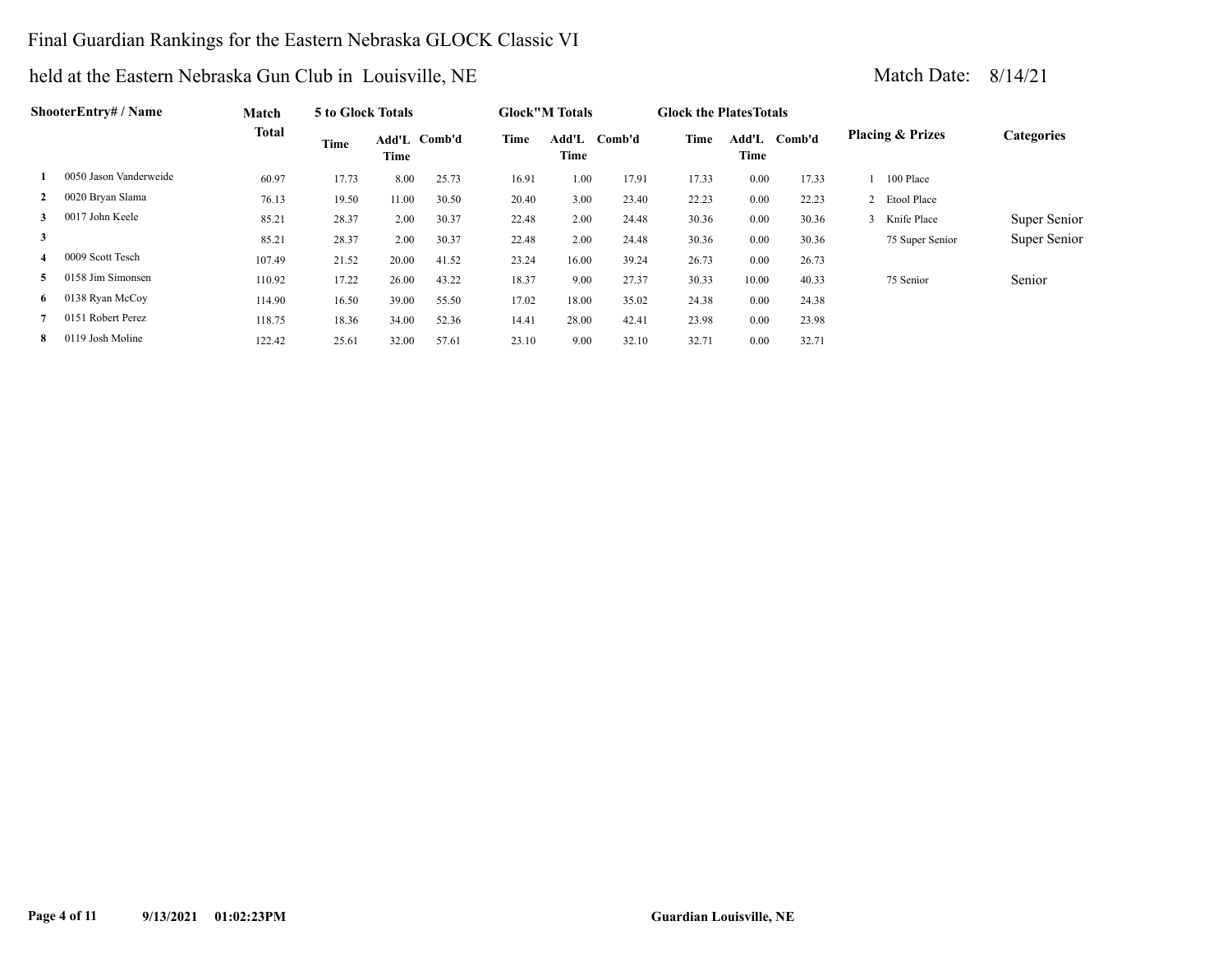### Final Heavy Metal Rankings for the Eastern Nebraska GLOCK Classic VI

|                | ShooterEntry# / Name       | Match  | 5 to Glock Totals |               |        |       | <b>Glock"M Totals</b> |        | <b>Glock the Plates Totals</b> |                      |        |                               |
|----------------|----------------------------|--------|-------------------|---------------|--------|-------|-----------------------|--------|--------------------------------|----------------------|--------|-------------------------------|
|                |                            | Total  | Time              | Add'L<br>Time | Comb'd | Time  | Add'L<br>Time         | Comb'd | <b>Time</b>                    | Add'L<br><b>Time</b> | Comb'd | <b>Placing &amp; Prizes</b>   |
| 1              | 0066 Bryan Dover*          | 45.80  | 16.13             | 3.00          | 19.13  | 13.90 | 2.00                  | 15.90  | 10.77                          | 0.00                 | 10.77  |                               |
| $\overline{2}$ | 0075 Dennis Kirchhoff*     | 46.45  | 17.58             | 1.00          | 18.58  | 15.35 | 0.00                  | 15.35  | 12.52                          | 0.00                 | 12.52  |                               |
| 3              | 0052 Jason Vanderweide     | 62.09  | 18.69             | 9.00          | 27.69  | 15.11 | 1.00                  | 16.11  | 18.29                          | 0.00                 | 18.29  | 1 100 Place                   |
| 4              | 0089 Eric Mende*           | 65.24  | 20.36             | 6.00          | 26.36  | 19.67 | 1.00                  | 20.67  | 18.21                          | 0.00                 | 18.21  | 1 Pistol Place                |
| 5              | 0029 Rickey Howell*        | 65.47  | 21.48             | 7.00          | 28.48  | 16.38 | 6.00                  | 22.38  | 14.61                          | 0.00                 | 14.61  |                               |
| 6              | 0038 Kemit Grafton*        | 71.12  | 22.36             | 8.00          | 30.36  | 19.82 | 1.00                  | 20.82  | 19.94                          | 0.00                 | 19.94  |                               |
| 7              | 0114 Christopher Westover* | 71.79  | 14.57             | 17.00         | 31.57  | 20.58 | 3.00                  | 23.58  | 16.64                          | 0.00                 | 16.64  | 50 Random                     |
| 8              | 0166 John Wallroff*        | 71.80  | 23.85             | 12.00         | 35.85  | 19.45 | 1.00                  | 20.45  | 15.50                          | 0.00                 | 15.50  |                               |
| 9              | 0161 Chris Zeeb*           | 75.53  | 17.65             | 12.00         | 29.65  | 16.41 | 13.00                 | 29.41  | 16.47                          | 0.00                 | 16.47  |                               |
| 10             | 0140 Dave Griffith*        | 83.71  | 20.05             | 13.00         | 33.05  | 19.62 | 10.00                 | 29.62  | 21.04                          | 0.00                 | 21.04  |                               |
| 11             | 0049 Bill Ferwerda*        | 89.00  | 23.20             | 13.00         | 36.20  | 21.97 | 6.00                  | 27.97  | 24.83                          | 0.00                 | 24.83  |                               |
| 12             | 0042 James Stack*          | 90.50  | 29.55             | 8.00          | 37.55  | 27.97 | 1.00                  | 28.97  | 23.98                          | 0.00                 | 23.98  |                               |
| 13             | 0014 Jon Dixon             | 93.62  | 27.46             | 17.00         | 44.46  | 22.51 | 0.00                  | 22.51  | 26.65                          | 0.00                 | 26.65  | Etool Place<br>$\overline{2}$ |
| 14             | 0058 Gerard Hansen*        | 98.42  | 22.27             | 14.00         | 36.27  | 20.40 | 6.00                  | 26.40  | 35.75                          | 0.00                 | 35.75  |                               |
| 15             | 0093 Andrew Mende          | 99.41  | 23.22             | 20.00         | 43.22  | 21.39 | 10.00                 | 31.39  | 24.80                          | 0.00                 | 24.80  | 3 Knife Place                 |
| 16             | 0008 Robert Dixon          | 109.93 | 24.32             | 23.00         | 47.32  | 18.22 | 18.00                 | 36.22  | 26.39                          | 0.00                 | 26.39  |                               |
| 17             | 0080 Richard Uht           | 138.86 | 16.40             | 50.00         | 66.40  | 15.19 | 20.00                 | 35.19  | 27.27                          | 10.00                | 37.27  |                               |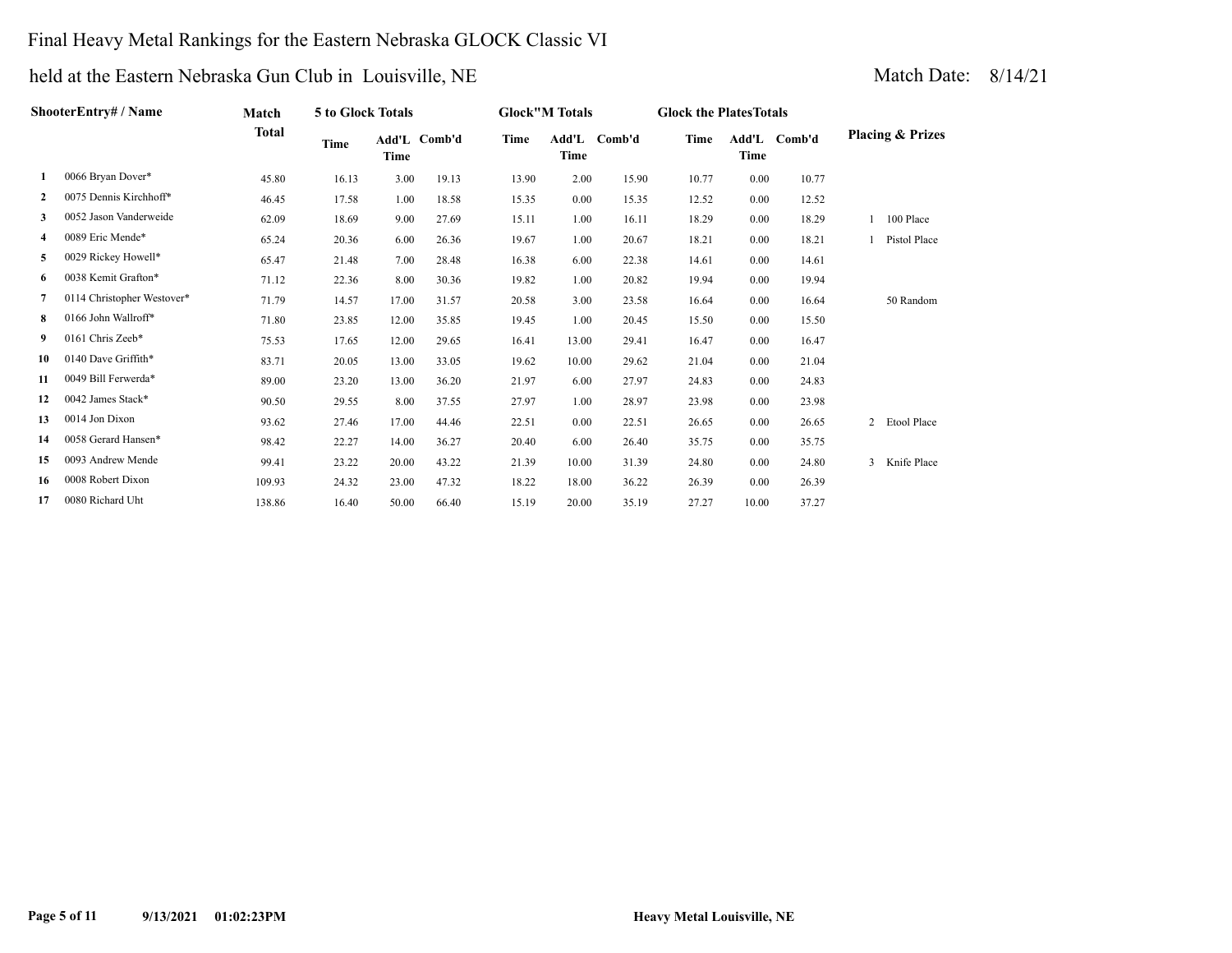### Final Major Sub Rankings for the Eastern Nebraska GLOCK Classic VI

|              | ShooterEntry# / Name       | Match        | 5 to Glock Totals |       |              |       | <b>Glock"M Totals</b> |              | <b>Glock the Plates Totals</b> |       |              |                             |
|--------------|----------------------------|--------------|-------------------|-------|--------------|-------|-----------------------|--------------|--------------------------------|-------|--------------|-----------------------------|
|              |                            | <b>Total</b> | Time              | Time  | Add'L Comb'd | Time  | Time                  | Add'L Comb'd | Time                           | Time  | Add'L Comb'd | <b>Placing &amp; Prizes</b> |
| 1            | 0087 Eric Mende*           | 45.57        | 12.54             | 1.00  | 13.54        | 12.61 | 0.00                  | 12.61        | 19.42                          | 0.00  | 19.42        |                             |
| $\mathbf{2}$ | 0025 Rickey Howell*        | 47.32        | 13.25             | 3.00  | 16.25        | 11.59 | 0.00                  | 11.59        | 19.48                          | 0.00  | 19.48        | Pistol Place                |
| 3            | 0112 Christopher Westover* | 49.83        | 9.95              | 5.00  | 14.95        | 11.33 | 0.00                  | 11.33        | 13.55                          | 10.00 | 23.55        | 50 Random                   |
| 4            | 0062 Bryan Dover*          | 55.92        | 9.55              | 1.00  | 10.55        | 10.22 | 1.00                  | 11.22        | 14.15                          | 20.00 | 34.15        |                             |
| 5            | 0139 Dave Griffith*        | 57.72        | 12.77             | 8.00  | 20.77        | 13.69 | 4.00                  | 17.69        | 19.26                          | 0.00  | 19.26        |                             |
| 6            | 0045 Bill Ferwerda*        | 61.18        | 15.41             | 9.00  | 24.41        | 15.40 | 0.00                  | 15.40        | 21.37                          | 0.00  | 21.37        |                             |
| 7            | 0098 David Hartley*        | 63.91        | 15.82             | 5.00  | 20.82        | 15.79 | 3.00                  | 18.79        | 24.30                          | 0.00  | 24.30        |                             |
| 8            | 0101 Lance Neeman          | 71.11        | 16.84             | 3.00  | 19.84        | 16.24 | 1.00                  | 17.24        | 24.03                          | 10.00 | 34.03        | 100 Place                   |
| 9.           | 0041 James Stack*          | 72.53        | 18.32             | 8.00  | 26.32        | 18.29 | 3.00                  | 21.29        | 24.92                          | 0.00  | 24.92        |                             |
| 10           | 0043 Wayne Leatherberry*   | 73.50        | 12.70             | 9.00  | 21.70        | 13.17 | 6.00                  | 19.17        | 22.63                          | 10.00 | 32.63        |                             |
| 11           | 0160 Chris Zeeb*           | 77.74        | 12.20             | 7.00  | 19.20        | 12.33 | 6.00                  | 18.33        | 20.21                          | 20.00 | 40.21        |                             |
| 12           | 0095 Andrew Hartley*       | 81.92        | 13.55             | 14.00 | 27.55        | 13.69 | 3.00                  | 16.69        | 27.68                          | 10.00 | 37.68        |                             |
| 13           | 0034 Kemit Grafton*        | 93.97        | 13.79             | 8.00  | 21.79        | 15.36 | 3.00                  | 18.36        | 23.82                          | 30.00 | 53.82        |                             |
| 14           | 0071 Phillip Cooper*       | 114.92       | 15.67             | 11.00 | 26.67        | 16.10 | 1.00                  | 17.10        | 51.15                          | 20.00 | 71.15        |                             |
| 15           | 0057 Gerard Hansen*        | 121.60       | 12.76             | 6.00  | 18.76        | 14.54 | 2.00                  | 16.54        | 46.30                          | 40.00 | 86.30        |                             |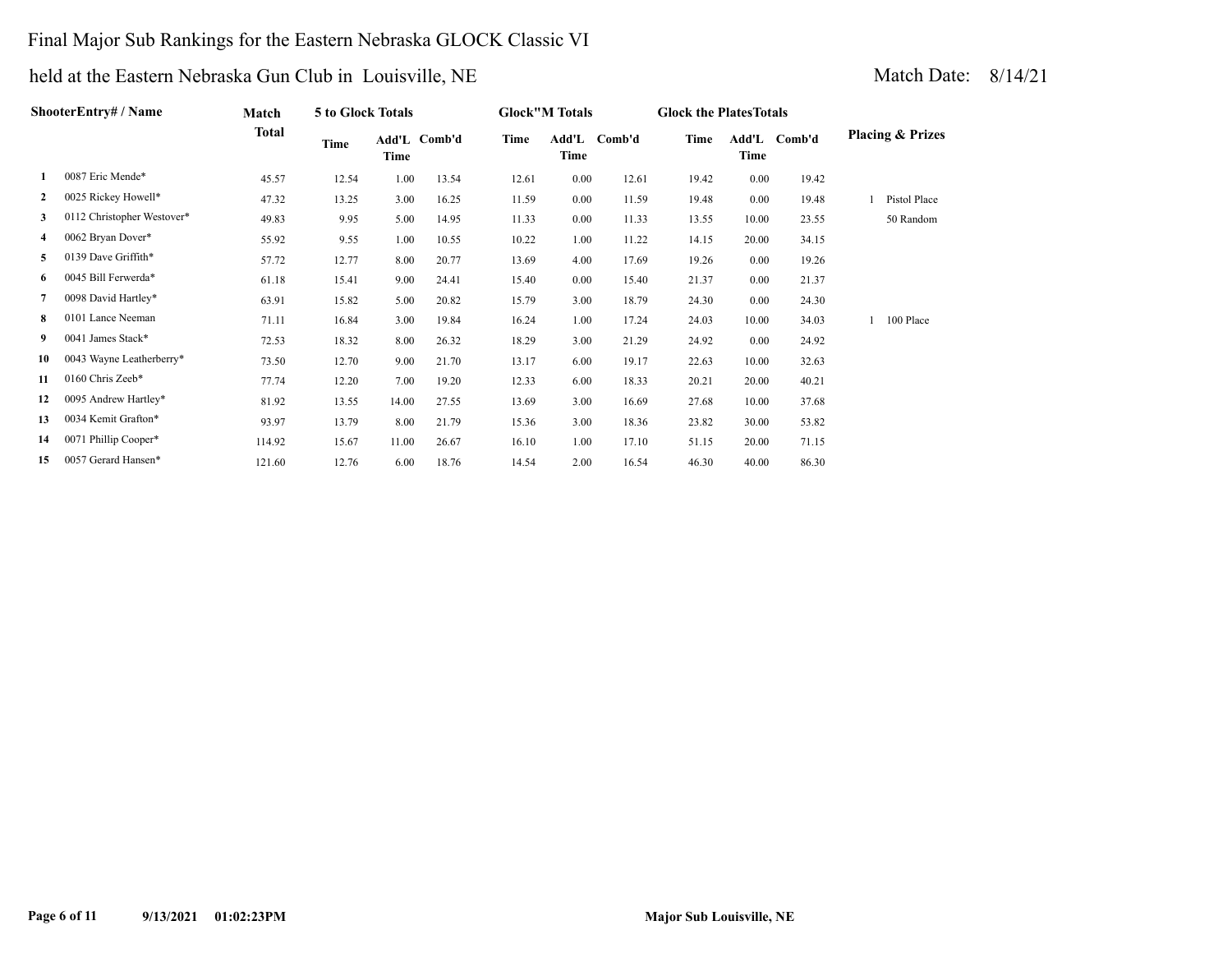### Final Master Stock Rankings for the Eastern Nebraska GLOCK Classic VI

|              | <b>ShooterEntry# / Name</b> | Match        | 5 to Glock Totals |       |              |       | <b>Glock</b> "M Totals |              | <b>Glock the Plates Totals</b> |      |              |                             |
|--------------|-----------------------------|--------------|-------------------|-------|--------------|-------|------------------------|--------------|--------------------------------|------|--------------|-----------------------------|
|              |                             | <b>Total</b> | Time              | Time  | Add'L Comb'd | Time  | Time                   | Add'L Comb'd | Time                           | Time | Add'L Comb'd | <b>Placing &amp; Prizes</b> |
| 1            | 0074 Dennis Kirchhoff*      | 45.34        | 17.10             | 0.00  | 17.10        | 14.90 | 1.00                   | 15.90        | 12.34                          | 0.00 | 12.34        | Pistol Place                |
| $\mathbf{2}$ | 0055 Lane Larimer*          | 46.07        | 14.51             | 5.00  | 19.51        | 12.97 | 1.00                   | 13.97        | 12.59                          | 0.00 | 12.59        | 2 75 Place                  |
| 3            | 0085 Butch Barton*          | 46.15        | 16.28             | 2.00  | 18.28        | 13.57 | 3.00                   | 16.57        | 11.30                          | 0.00 | 11.30        | Etool Place<br>3            |
| 4            | 0150 Tom Engel*             | 46.18        | 15.22             | 0.00  | 15.22        | 14.10 | 3.00                   | 17.10        | 13.86                          | 0.00 | 13.86        |                             |
| 5            | 0065 Bryan Dover*           | 53.66        | 15.15             | 9.00  | 24.15        | 13.56 | 5.00                   | 18.56        | 10.95                          | 0.00 | 10.95        |                             |
| 6            | 0028 Rickey Howell*         | 55.00        | 20.78             | 4.00  | 24.78        | 14.87 | 0.00                   | 14.87        | 15.35                          | 0.00 | 15.35        |                             |
| 7            | 0076 Eric Mende*            | 56.67        | 17.90             | 4.00  | 21.90        | 14.71 | 6.00                   | 20.71        | 14.06                          | 0.00 | 14.06        |                             |
| 8            | 0069 Eric Stacy*            | 58.52        | 17.49             | 10.00 | 27.49        | 14.22 | 0.00                   | 14.22        | 16.81                          | 0.00 | 16.81        |                             |
| 9            | 0165 John Wallroff*         | 63.23        | 23.21             | 3.00  | 26.21        | 19.93 | 1.00                   | 20.93        | 16.09                          | 0.00 | 16.09        |                             |
| 10           | 0037 Kemit Grafton*         | 64.97        | 19.54             | 7.00  | 26.54        | 19.18 | 2.00                   | 21.18        | 17.25                          | 0.00 | 17.25        |                             |
| 11           | 0048 Bill Ferwerda*         | 74.77        | 23.85             | 7.00  | 30.85        | 21.92 | 4.00                   | 25.92        | 18.00                          | 0.00 | 18.00        |                             |
| 12           | 0113 Christopher Westover*  | 77.51        | 13.85             | 20.00 | 33.85        | 14.28 | 16.00                  | 30.28        | 13.38                          | 0.00 | 13.38        |                             |
| 13           | 0044 Wayne Leatherberry*    | 87.40        | 21.04             | 19.00 | 40.04        | 21.53 | 5.00                   | 26.53        | 20.83                          | 0.00 | 20.83        |                             |
| 14           | 0078 Andrew Mende           | 102.11       | 16.19             | 29.00 | 45.19        | 14.45 | 21.00                  | 35.45        | 21.47                          | 0.00 | 21.47        |                             |
| 15           | 0110 Ronald Miller          | 105.25       | 24.90             | 18.00 | 42.90        | 23.12 | 13.00                  | 36.12        | 26.23                          | 0.00 | 26.23        |                             |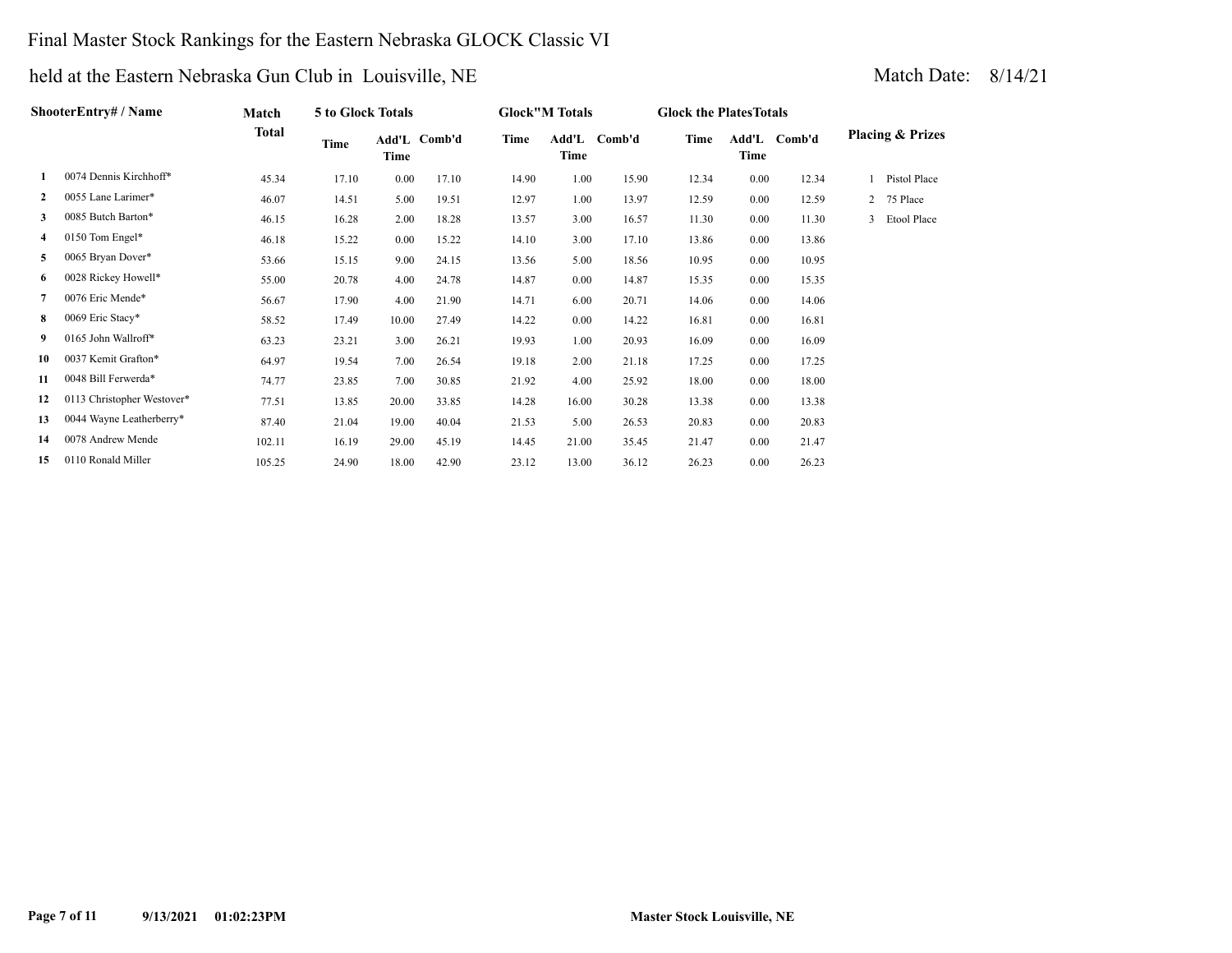### Final SubCompact Rankings for the Eastern Nebraska GLOCK Classic VI

|                | <b>ShooterEntry# / Name</b> | Match        | 5 to Glock Totals |             |              |       | <b>Glock"M Totals</b> |              | <b>Glock the PlatesTotals</b> |             |              |                |                             |
|----------------|-----------------------------|--------------|-------------------|-------------|--------------|-------|-----------------------|--------------|-------------------------------|-------------|--------------|----------------|-----------------------------|
|                |                             | <b>Total</b> | <b>Time</b>       | <b>Time</b> | Add'L Comb'd | Time  | <b>Time</b>           | Add'L Comb'd | Time                          | <b>Time</b> | Add'L Comb'd |                | <b>Placing &amp; Prizes</b> |
| 1              | 0072 Dennis Kirchhoff*      | 53.04        | 17.79             | 4.00        | 21.79        | 15.27 | 3.00                  | 18.27        | 12.98                         | 0.00        | 12.98        |                |                             |
| 2              | 0147 Tom Engel*             | 58.01        | 13.64             | 12.00       | 25.64        | 14.19 | 6.00                  | 20.19        | 12.18                         | 0.00        | 12.18        | $\mathbf{1}$   | Pistol Place                |
| 3              | 0024 Rickey Howell*         | 58.42        | 20.88             | 3.00        | 23.88        | 16.18 | 1.00                  | 17.18        | 17.36                         | 0.00        | 17.36        |                |                             |
| 4              | 0061 Bryan Dover*           | 64.54        | 14.82             | 16.00       | 30.82        | 13.69 | 8.00                  | 21.69        | 12.03                         | 0.00        | 12.03        |                |                             |
| 5              | 0111 Christopher Westover*  | 67.54        | 14.62             | 15.00       | 29.62        | 14.39 | 9.00                  | 23.39        | 14.53                         | 0.00        | 14.53        |                |                             |
| 6              | 0145 Eric Mende*            | 71.15        | 20.35             | 7.00        | 27.35        | 17.83 | 10.00                 | 27.83        | 15.97                         | 0.00        | 15.97        |                |                             |
| $\overline{7}$ | 0033 Kemit Grafton*         | 72.50        | 21.76             | 5.00        | 26.76        | 19.63 | 4.00                  | 23.63        | 22.11                         | 0.00        | 22.11        |                |                             |
| 8              | 0030 Kenneth Wallin*        | 83.23        | 21.39             | 9.00        | 30.39        | 21.90 | 8.00                  | 29.90        | 22.94                         | 0.00        | 22.94        |                |                             |
| 9              | 0040 James Stack*           | 86.50        | 25.43             | 14.00       | 39.43        | 23.33 | 0.00                  | 23.33        | 23.74                         | 0.00        | 23.74        |                |                             |
| 10             | 0015 Tim Waggoner           | 87.70        | 30.02             | 12.00       | 42.02        | 25.04 | 1.00                  | 26.04        | 19.64                         | 0.00        | 19.64        |                | 1 Pistol Place              |
| 11             | 0094 Andrew Hartley*        | 88.84        | 17.97             | 26.00       | 43.97        | 15.45 | 11.00                 | 26.45        | 18.42                         | 0.00        | 18.42        |                |                             |
| 12             | 0135 John Molgaard          | 91.84        | 26.60             | 14.00       | 40.60        | 21.61 | 5.00                  | 26.61        | 24.63                         | 0.00        | 24.63        | $\overline{2}$ | 75 Place                    |
| 13             | 0123 William Steen          | 93.69        | 25.81             | 13.00       | 38.81        | 24.89 | 5.00                  | 29.89        | 24.99                         | 0.00        | 24.99        | 3              | Etool Place                 |
| 14             | 0060 Koleen Hansen          | 95.32        | 25.09             | 15.00       | 40.09        | 27.22 | 2.00                  | 29.22        | 26.01                         | 0.00        | 26.01        |                |                             |
| 15             | 0097 David Hartley*         | 95.38        | 22.13             | 21.00       | 43.13        | 20.51 | 5.00                  | 25.51        | 26.74                         | 0.00        | 26.74        |                | 50 Random                   |
| 16             | 0091 Andrew Mende           | 100.99       | 22.73             | 22.00       | 44.73        | 21.47 | 10.00                 | 31.47        | 24.79                         | 0.00        | 24.79        |                |                             |
| 17             | 0070 Phillip Cooper*        | 110.17       | 28.05             | 14.00       | 42.05        | 27.63 | 6.00                  | 33.63        | 34.49                         | 0.00        | 34.49        |                |                             |
| 18             | 0010 Scott Tesch            | 112.60       | 20.68             | 31.00       | 51.68        | 20.95 | 4.00                  | 24.95        | 35.97                         | 0.00        | 35.97        |                |                             |
| 19             | 0128 Kyle Sherwood          | 127.18       | 21.29             | 31.00       | 52.29        | 19.83 | 20.00                 | 39.83        | 35.06                         | 0.00        | 35.06        |                |                             |
| 20             | 0108 Ronald Miller          | 127.27       | 26.80             | 15.00       | 41.80        | 41.53 | 12.00                 | 53.53        | 31.94                         | 0.00        | 31.94        |                |                             |
| 21             | 0056 Gerard Hansen*         | 131.18       | 18.53             | 24.00       | 42.53        | 20.31 | 8.00                  | 28.31        | 50.34                         | 10.00       | 60.34        |                |                             |
| 22             | 0130 Steve Greenwood        | 138.54       | 25.93             | 33.00       | 58.93        | 24.09 | 28.00                 | 52.09        | 27.52                         | 0.00        | 27.52        |                |                             |
| 23             | 0169 Mark Brasch            | 139.05       | 21.48             | 42.00       | 63.48        | 19.08 | 16.00                 | 35.08        | 30.49                         | 10.00       | 40.49        |                | 50 Random                   |
| 24             | 0103 David Stalder          | 179.00       | 25.66             | 56.00       | 81.66        | 18.37 | 15.00                 | 33.37        | 33.97                         | 30.00       | 63.97        |                |                             |
| 25             | 0142 Jesse Mofle            | 186.06       | 29.05             | 44.00       | 73.05        | 27.90 | 10.00                 | 37.90        | 35.11                         | 40.00       | 75.11        |                |                             |
| 26             | 0172 Chris Lindell          | 195.55       | 32.98             | 51.00       | 83.98        | 35.22 | 28.00                 | 63.22        | 38.35                         | 10.00       | 48.35        |                |                             |
| 27             | 0012 Jon Dixon              | 196.57       | 26.44             | 37.00       | 63.44        | 20.13 | 19.00                 | 39.13        | 54.00                         | 40.00       | 94.00        |                |                             |
| 28             | 0006 Robert Dixon           | 222.06       | 27.93             | 78.00       | 105.93       | 20.03 | 25.00                 | 45.03        | 51.10                         | 20.00       | 71.10        |                |                             |
| 29             | 0174 Jon Lindell            | 295.14       | 19.76             | 51.00       | 70.76        | 22.88 | 29.00                 | 51.88        | 52.50                         | 120.00      | 172.50       |                | LM-\$100 Random             |
| 30             | 0155 Justice Datz           | 496.15       | 35.73             | 128.00      | 163.73       | 29.38 | 107.00                | 136.38       | 66.04                         | 130.00      | 196.04       |                |                             |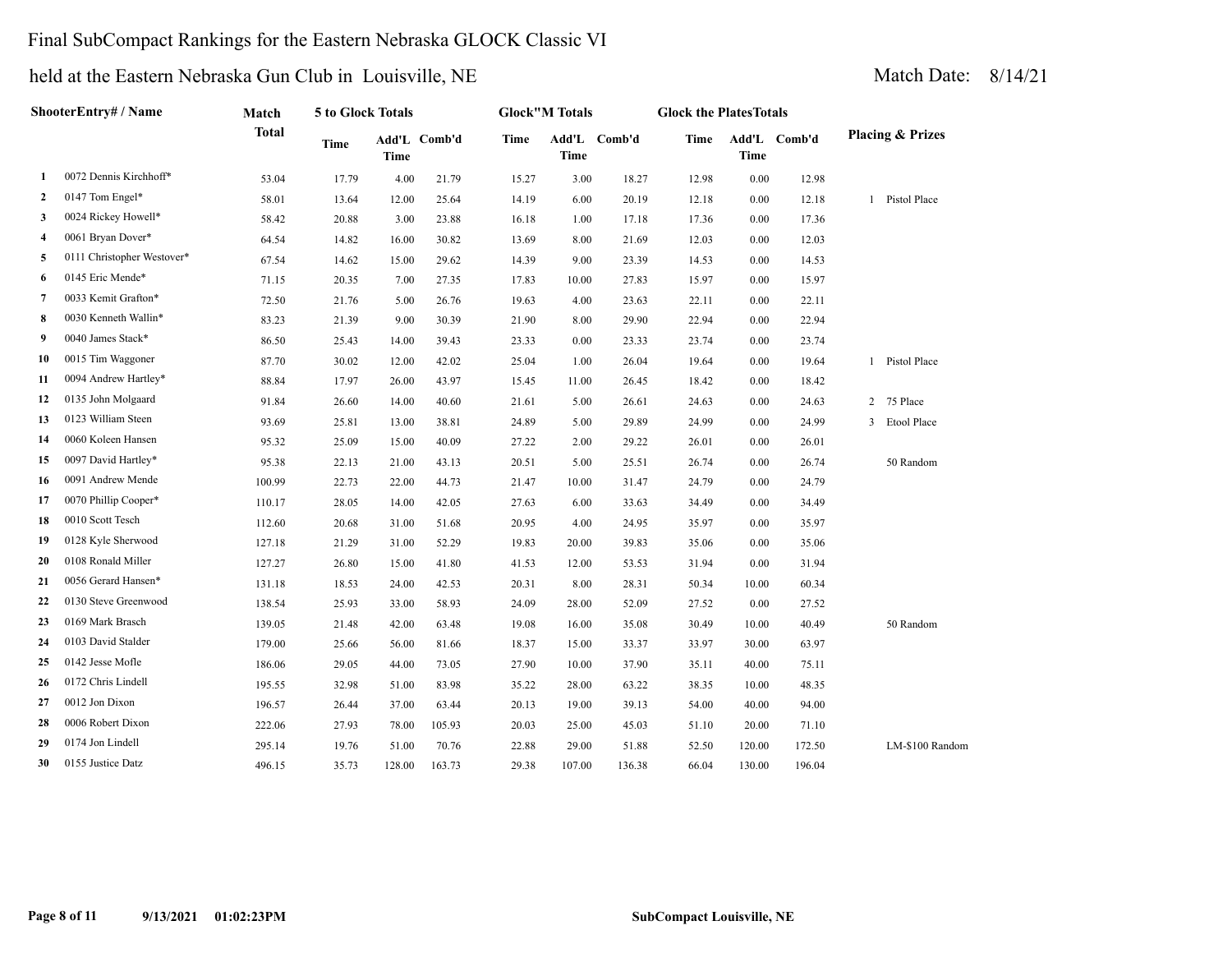### Final Unlimited Rankings for the Eastern Nebraska GLOCK Classic VI

| ShooterEntry# / Name |                         | Match  | 5 to Glock Totals |             |              | <b>Glock"M Totals</b> |             |              | <b>Glock the PlatesTotals</b> |             |              |                             |  |
|----------------------|-------------------------|--------|-------------------|-------------|--------------|-----------------------|-------------|--------------|-------------------------------|-------------|--------------|-----------------------------|--|
|                      | <b>Total</b>            |        | <b>Time</b>       | <b>Time</b> | Add'L Comb'd | <b>Time</b>           | <b>Time</b> | Add'L Comb'd | Time                          | <b>Time</b> | Add'L Comb'd | <b>Placing &amp; Prizes</b> |  |
| 1                    | 0054 Lane Larimer*      | 37.07  | 12.78             | 2.00        | 14.78        | 11.10                 | 1.00        | 12.10        | 10.19                         | 0.00        | 10.19        | 1 Pistol Place              |  |
| $\mathbf{2}$         | 0068 Eric Stacy*        | 43.37  | 13.83             | 2.00        | 15.83        | 13.94                 | 1.00        | 14.94        | 12.60                         | 0.00        | 12.60        |                             |  |
| 3                    | 0084 Butch Barton*      | 45.90  | 16.76             | 3.00        | 19.76        | 13.97                 | 0.00        | 13.97        | 12.17                         | 0.00        | 12.17        |                             |  |
| 4                    | 0064 Bryan Dover*       | 48.00  | 15.39             | 9.00        | 24.39        | 13.34                 | 0.00        | 13.34        | 10.27                         | 0.00        | 10.27        |                             |  |
| 5                    | 0027 Rickey Howell*     | 51.70  | 19.65             | 1.00        | 20.65        | 14.86                 | 0.00        | 14.86        | 16.19                         | 0.00        | 16.19        |                             |  |
| 6                    | 0149 Tom Engel*         | 56.29  | 14.89             | 9.00        | 23.89        | 13.26                 | 4.00        | 17.26        | 15.14                         | 0.00        | 15.14        |                             |  |
| 7                    | 0036 Kemit Grafton*     | 61.81  | 18.51             | 7.00        | 25.51        | 19.09                 | 3.00        | 22.09        | 14.21                         | 0.00        | 14.21        |                             |  |
| 8                    | 0124 William Steen      | 69.12  | 24.68             | 3.00        | 27.68        | 20.27                 | 3.00        | 23.27        | 18.17                         | 0.00        | 18.17        | 100 Place                   |  |
| 9                    | 0088 Eric Mende*        | 69.91  | 17.06             | 14.00       | 31.06        | 16.20                 | 10.00       | 26.20        | 12.65                         | 0.00        | 12.65        |                             |  |
| 10                   | 0067 Jeff Viola         | 71.07  | 27.58             | 2.00        | 29.58        | 23.79                 | 0.00        | 23.79        | 17.70                         | 0.00        | 17.70        | 2 Etool Place               |  |
| 11                   | 0032 Kenneth Wallin*    | 71.49  | 22.19             | 9.00        | 31.19        | 20.81                 | 1.00        | 21.81        | 18.49                         | 0.00        | 18.49        |                             |  |
| 12                   | 0047 Bill Ferwerda*     | 73.19  | 21.81             | 8.00        | 29.81        | 20.27                 | 4.00        | 24.27        | 19.11                         | 0.00        | 19.11        |                             |  |
| 13                   | 0137 Jonathan McDermott | 80.58  | 18.06             | 16.00       | 34.06        | 20.33                 | 4.00        | 24.33        | 22.19                         | 0.00        | 22.19        | 3 Knife Place               |  |
| 14                   | 0164 John Wallroff*     | 82.33  | 26.08             | 8.00        | 34.08        | 20.75                 | 6.00        | 26.75        | 21.50                         | 0.00        | 21.50        |                             |  |
| 15                   | 0152 Robert Perez       | 92.90  | 19.12             | 9.00        | 28.12        | 17.74                 | 27.00       | 44.74        | 20.04                         | 0.00        | 20.04        |                             |  |
| 16                   | 0104 David Stalder      | 95.05  | 24.44             | 19.00       | 43.44        | 17.32                 | 13.00       | 30.32        | 21.29                         | 0.00        | 21.29        |                             |  |
| 17                   | 0154 Travis Anders      | 95.89  | 25.70             | 12.00       | 37.70        | 22.85                 | 8.00        | 30.85        | 27.34                         | 0.00        | 27.34        |                             |  |
| 18                   | 0077 Andrew Mende       | 99.89  | 15.63             | 32.00       | 47.63        | 15.44                 | 14.00       | 29.44        | 22.82                         | 0.00        | 22.82        |                             |  |
| 19                   | 0013 Jon Dixon          | 110.34 | 29.08             | 23.00       | 52.08        | 23.19                 | 12.00       | 35.19        | 23.07                         | 0.00        | 23.07        |                             |  |
| 20                   | 0126 Brian Goninan      | 128.20 | 32.29             | 16.00       | 48.29        | 39.58                 | 6.00        | 45.58        | 34.33                         | 0.00        | 34.33        |                             |  |
| 21                   | 0007 Robert Dixon       | 145.82 | 28.84             | 42.00       | 70.84        | 21.87                 | 9.00        | 30.87        | 44.11                         | 0.00        | 44.11        |                             |  |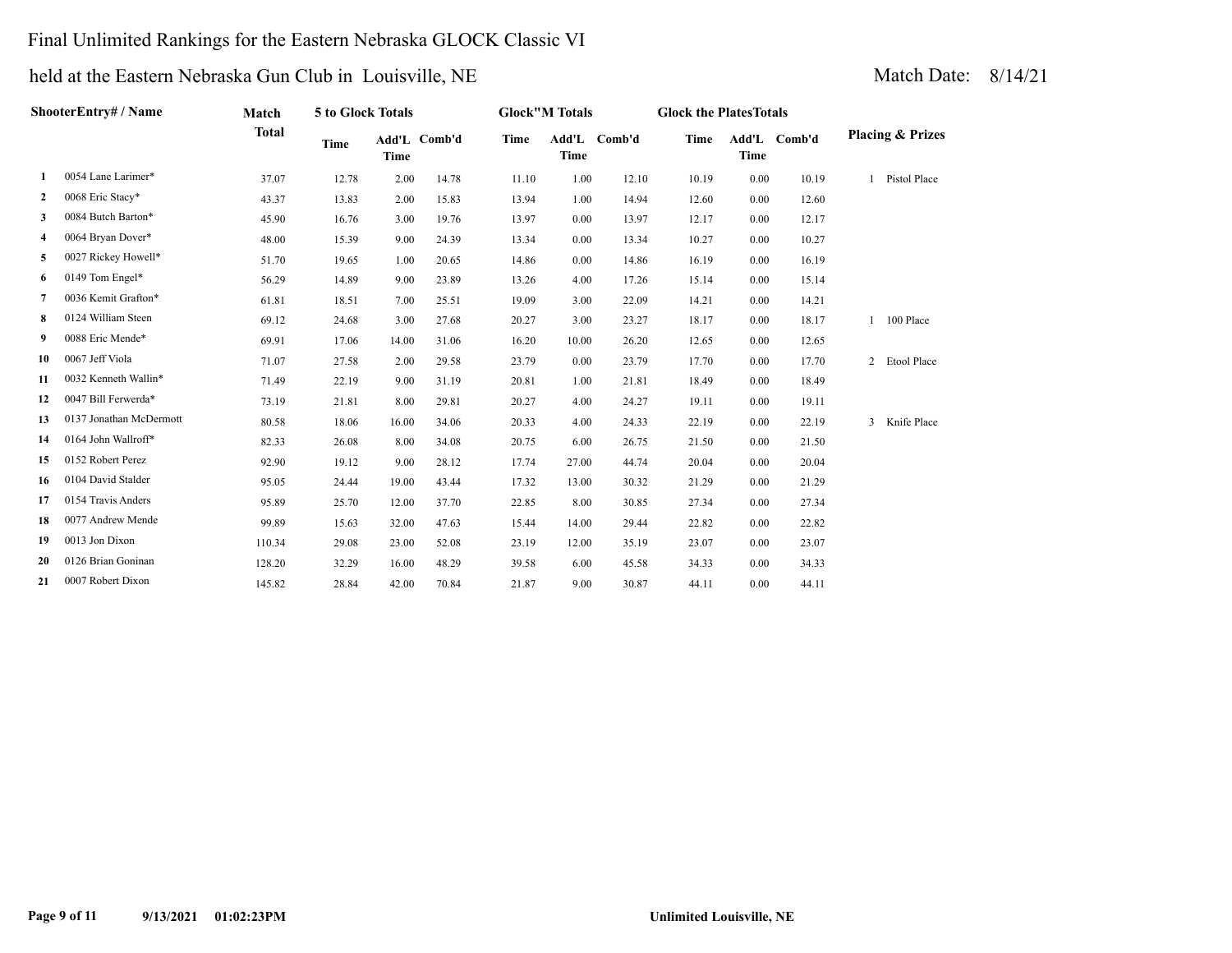| Civilian        |        |                    |                                         |  |  |  |  |  |  |  |
|-----------------|--------|--------------------|-----------------------------------------|--|--|--|--|--|--|--|
| <b>Standing</b> | Score  | <b>Team Name</b>   | <b>Team Members</b>                     |  |  |  |  |  |  |  |
|                 | 509.97 | Sesostris Gun Club | Lance Neeman, Lynn Friesen, John Knoell |  |  |  |  |  |  |  |